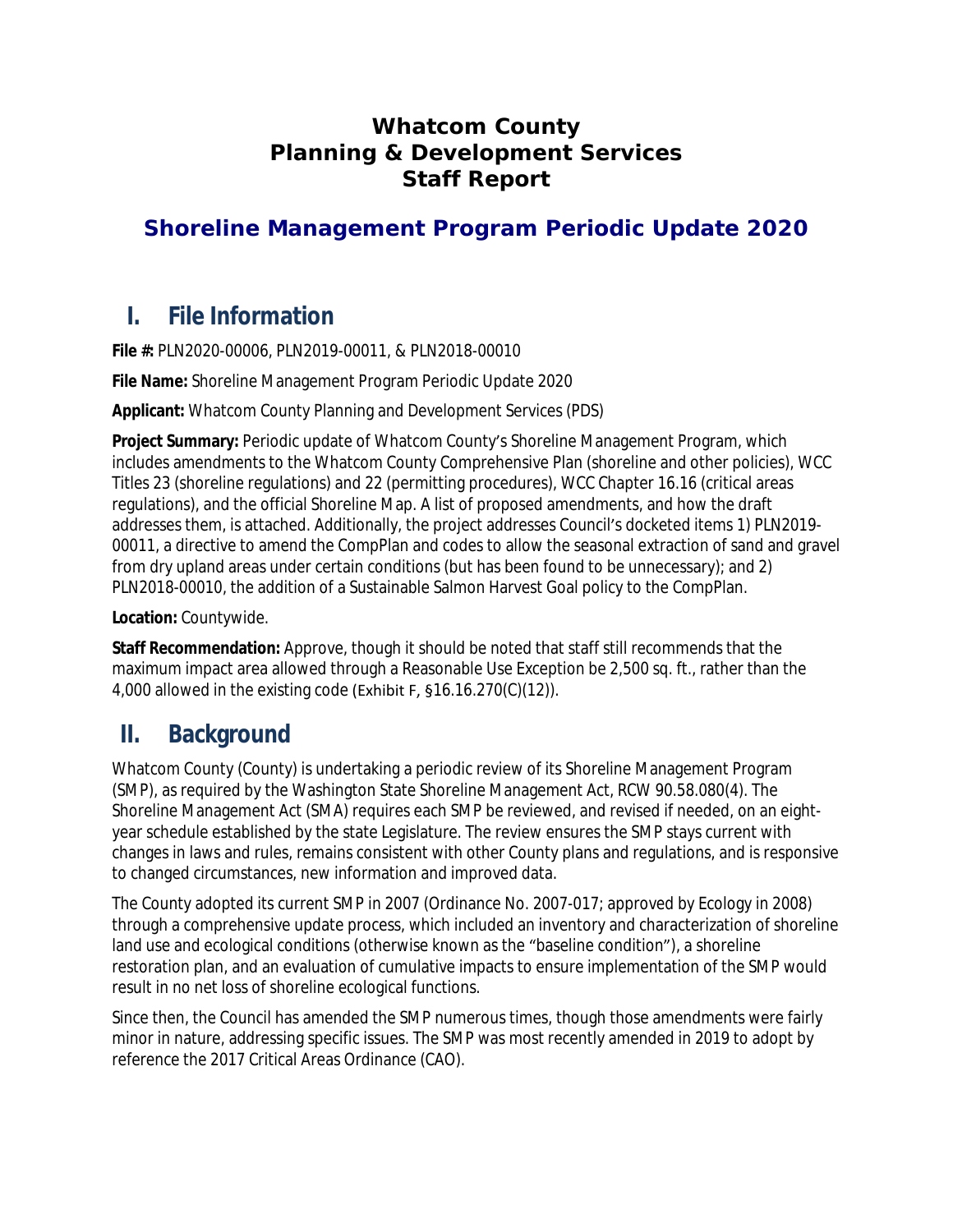# **Periodic Update Requirements**

The primary requirement of the periodic update process is to ensure that the SMP remains consistent with updates to the legislative requirements of the SMA. The Washington State Department of Ecology (DOE) provides a list of legislative amendments which have taken effect between 2007 and 2017 as a Periodic Review Checklist.

The periodic update also provides an opportunity to review the SMP for consistency with the County's Comprehensive Plan and development regulations, including critical areas regulations. The County's SMP regulates critical areas in the shoreline jurisdiction by adopting by reference as part of the SMP the County's CAO as adopted in 2017 (Ordinance No. 2017-077) and codified in Chapter 16.16 of the WCC.

The County's Comprehensive Plan and other development regulations were also reviewed for consistency with the SMP, and amendments are being proposed to maintain consistency.

The periodic review process also represents an opportunity to revise and improve the overall functionality, clarity, and usability of the SMP for both the public and County staff. This includes clarifying permit processes and requirements and improving the overall organization and clarity of the documents. The majority of amendments shown in the documents are to achieve this goal.

Note that this periodic update is not required to: re-evaluate the ecological baseline that was established as part of the 2007 comprehensive update; extensively assess no net loss criteria other than to ensure that proposed amendments do not result in degradation of the baseline condition; or change shoreline jurisdiction or environment designations, unless deemed appropriate and necessary. And doing so was not included in the scope or budget for this update, so staff has not undertaken any amendments that would require such actions. A link to those 2007 documents can be found below under "Attachments."

# **Project Scope**

In starting this project, staff compiled ideas for amendments from various sources (see [Public Outreach,](#page-1-0) below) and compiled them into a list that the Planning Commission and Council reviewed and adopted as the "Scoping Document." This set the "bookends" for what staff would work on (and by corollary, what we would not work on). It contains a list of 22 topic areas, with 68 specific issues to address. A link to that document can be found below under "Attachments."

Staff understands that through the review process other ideas may arise, but if they are big issues that need a lot of work to accomplish, we will not be able to take them on and meet our update deadline of June 30th or stay within budget.

# <span id="page-1-0"></span>**Public Outreach**

The County has provided multiple opportunities for public participation throughout the process using a variety of communication tools to inform the public and encourage participation. This included our SMP Update website [\(http://www.co.whatcom.wa.us/3097/Shoreline-Master-Program-Periodic-Update](http://www.co.whatcom.wa.us/3097/Shoreline-Master-Program-Periodic-Update)), a list-serve, news releases, public notices, open houses, and public work sessions with the Planning Commission and County Council.

The early months of the project were used to gather input and outline the extent of the review; three public open houses were held in different parts of the County to illicit amendment ideas<sup>1</sup>. Both the

<sup>1</sup> Note: Though we had planned on holding three additional open houses to present the draft to the public, due to the COVID-19 pandemic we had to cancel those and rely on electronic review.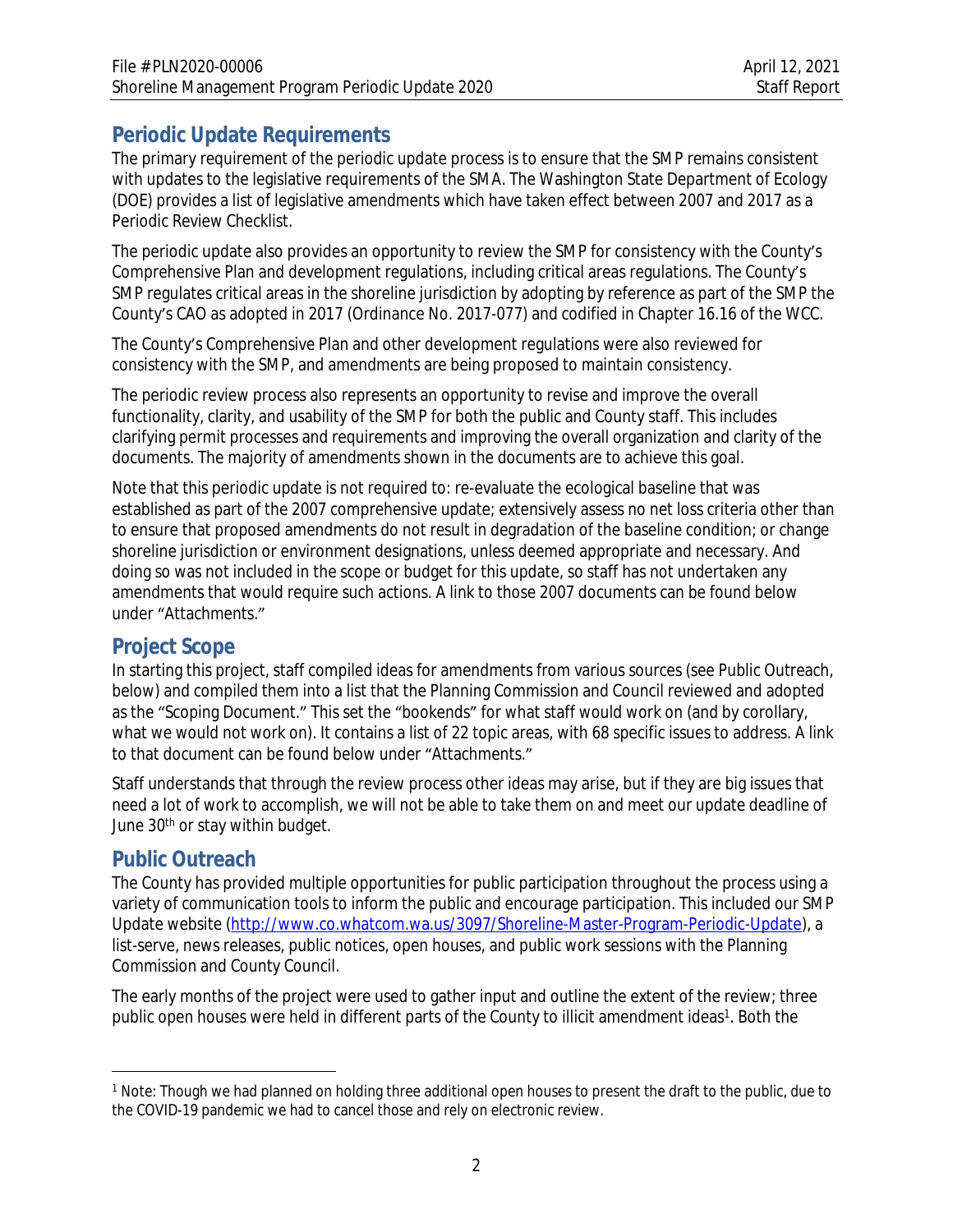Planning Commission and the County Council then reviewed and adopted a final scope of potential amendments based on input from staff, the public, local jurisdictions, tribes, and other stakeholders.

Based on that scope, County staff and consultants drafted amendments. These draft amendments were issued for a 30-day public review period from August 18 – September 18, 2020, before the Planning Commission's work sessions. Prior to the Planning Commission's hearing the revised amendments were reissued for another 30-day public review period, from March 12 – April 12, 2021.

# **Planning Commission Review**

Between October 2020 and April 2021 the Planning Commission held nine public work sessions to review the draft amendments. After a second 30-day public review period they then held a joint Planning Commission/Department of Ecology public hearing on April 22, 2021.

# **County Council/Department of Ecology Review**

Staff expects that the Council will hold multiple work sessions and an additional public hearing prior to adoption. By state law, the SMP update was supposed to be adopted by June 30, 2020; however, as a DOE grant recipient (and in part due to the pandemic) our official deadline is now June 30, 2021. Staff anticipates that Council will provisionally adopt the update via resolution forwarding it to DOE for their final review and approval. After we receive DOE's approval, Council will then need to adopt an ordinance adopting and effecting the update. If the anticipated schedule is kept, the revised SMP should become effective sometime this Fall.

# **Attachments**

*To Review* (provided in your packet):

- Exhibit A CompPlan Ch. 10 Environment
- Exhibit B CompPlan Ch. 11 Shorelines
- Exhibit C CompPlan Ch. 8 Marine Resource Lands
- Exhibit D WCC Title 23 Shoreline Regulations
- Exhibit E WCC Title 22 Land Use & Development
- Exhibit F WCC 16.16 Critical Areas Regulations
- Exhibit G-Shoreline Map
- Exhibit H Table of public comments, with staff responses
- Exhibit I No Net Loss Addendum
- Exhibit I Shoreline Restoration Addendum

#### *Background Documents*:

- 2020 SMP Update Scoping Document
- Materials from the 2007 Comprehensive Update:
	- o Vol. 1 Inventory and Characterization Report
	- o Vol. II Scientific Literature Review
	- o Vol. III Restoration Plan
	- o Vol. IV Cumulative Effects Analysis

All documents are available on PDS's SMP Update webpage at [http://www.co.whatcom.wa.us/3119/SMP-](http://www.co.whatcom.wa.us/3119/SMP-Update-2020-Documents)Update-2020-Documents.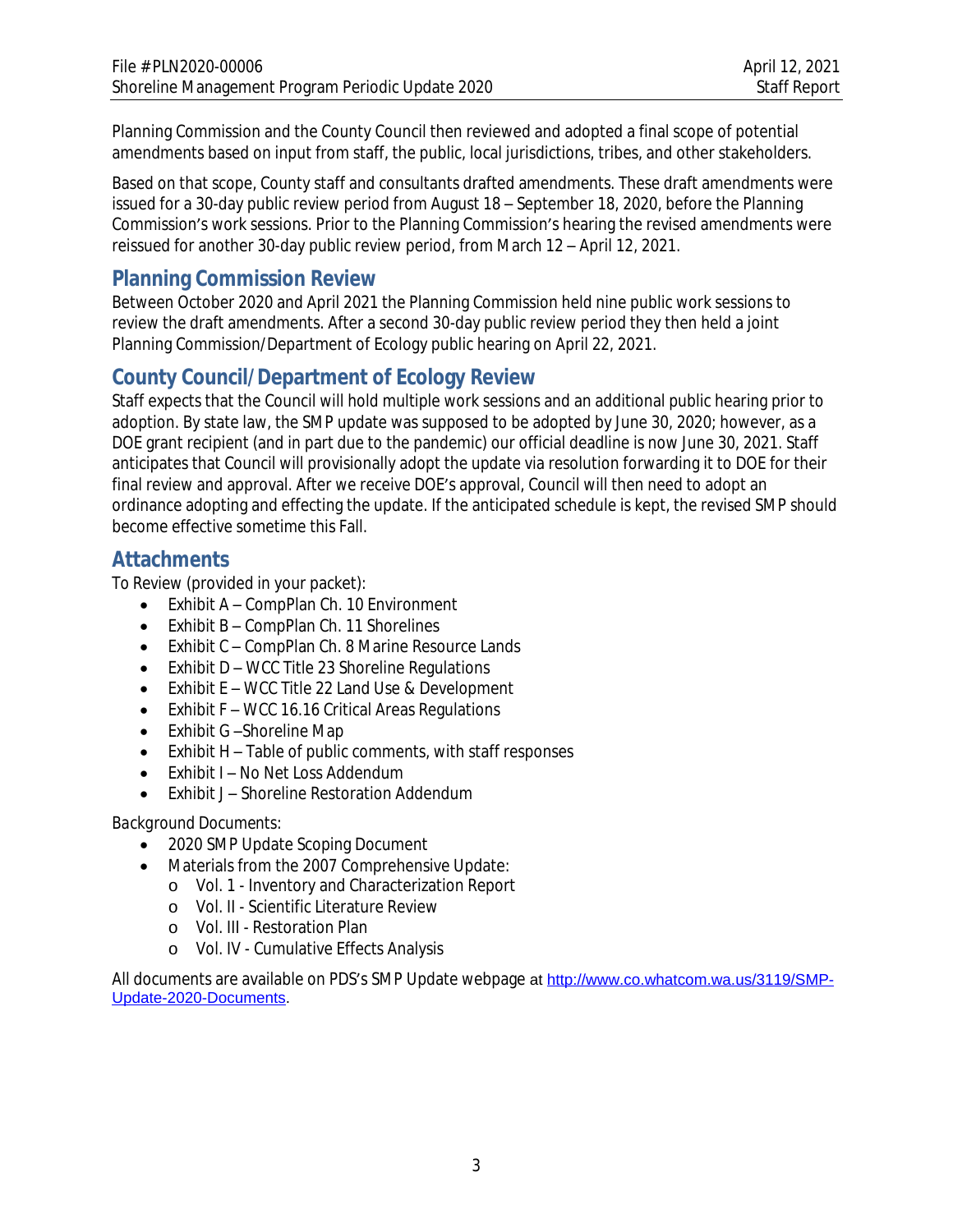# **III. Amendments**

The proposed amendments are found in Exhibits A through G. Please refer to those attachments; explanations are provided therein. Following, however, is a list of proposed policy changes.

# **Scoped Amendments**

This is the list of items Council directed staff to address, and how we did. Topic #s refer to the topic number assigned in the Scoping Report.

# **Topic #1, Consistency with State law (required amendments)**

#### **a) Revise language to cite updated substantial development cost threshold or to rely solely on reference to WAC 173-27-040 for exemptions to substantial development permitting.**

Every five years the Office of Financial Management (OFM) recalculates the dollar threshold for projects qualifying as exempt from having to obtain a substantial development permit. Thus, in §22.07.020(B)(1) (Exhibit E), we have updated the dollar amount to the most recent (2017) OFM calculation of \$7,047. Additionally, we have revised the definition of "substantial development" in §23.60.190 to better meet the state definition (Exhibit D).

**b) Revise the definition of "development" to clarify that development does not include dismantling or removing structures.** 

The definition of "development" has been updated to meet DOE guidelines (Exhibit D, §23.60.040(6)).

**c) Add reference to statutory exceptions to local review to the SMP. Revise or remove existing references to remedial actions and projects certified pursuant to RCW 80.50 to clarify their status as exceptions to local review under the SMA.**

The requisite language has been added (and revised) to §22.07.010(G) (Exhibit E) to clarify the referenced project types' status as exceptions to local review under the SMA, and deleted from (old) §23.50.060 (Exhibit D).

**d) Revise language to include a shoreline permit exemption for retrofitting existing structures to comply with the ADA or to rely solely on reference to WAC 173-27-040 for exemptions to substantial development permitting.**

The requisite language has been added as §22.07.020(B)(17) (Exhibit E).

**e) Revise language in the SMP to cite the updated cost thresholds for dock construction or to rely solely on reference to WAC 173-27-040 for exemptions to substantial development permitting.**

§22.07.020(B)(8) has been revised to meet the statutory requirements (Exhibit E) and the cost threshold has been deleted from the definition of "substantial development" in §23.60.190 (Exhibit D).

## **f) Revise the SMP aquaculture provisions for consistency with WAC 173-26-241(3)(b).**

§23.40.050, in particular subsections (D)(1) and (G), has been revised to be consistent with WAC 173-26- 241(3)(b) regarding commercial geoduck farming. (Exhibit D)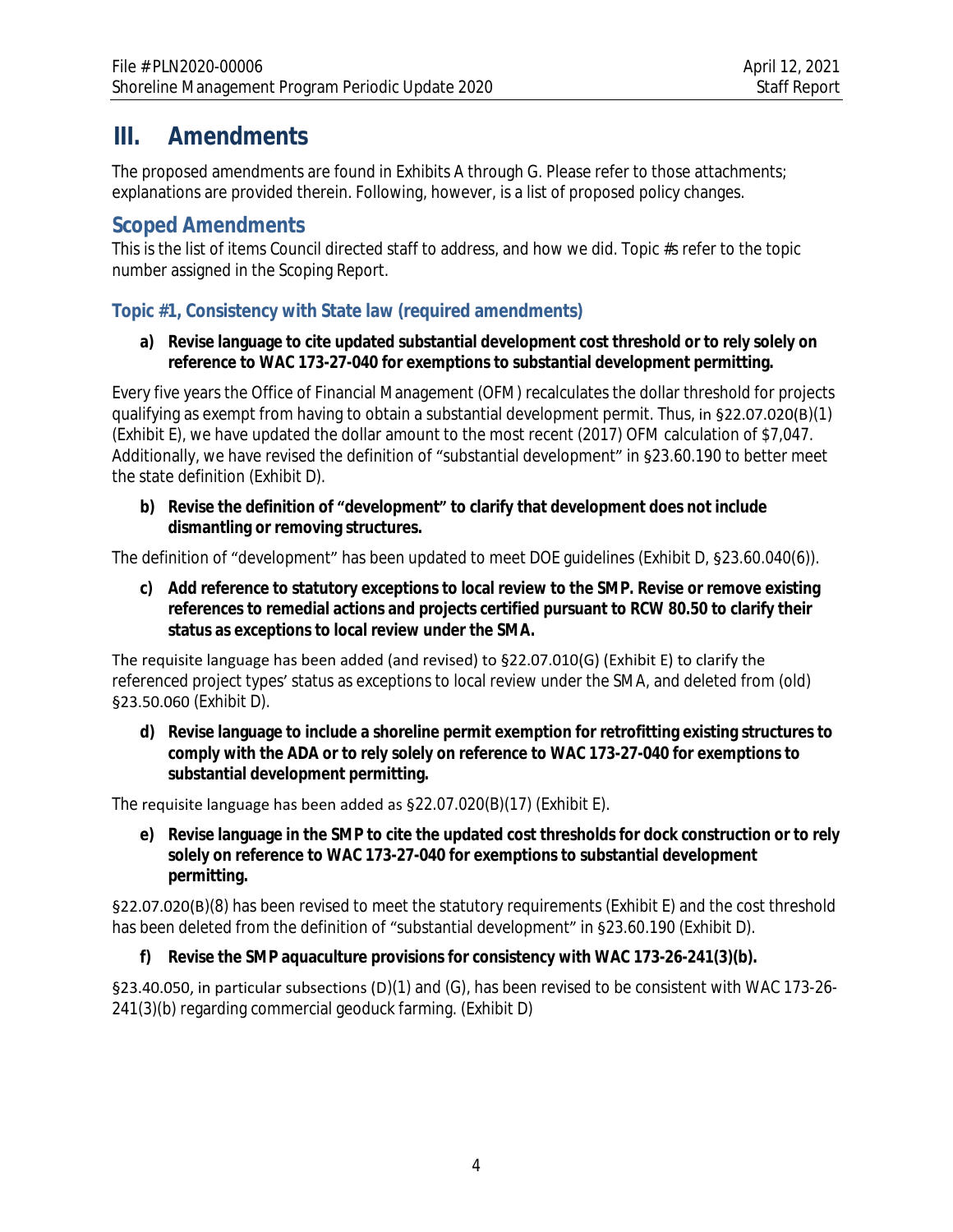#### **g) Revise the SMP to clarify that the effective date of SMP amendments is 14 days from notice of final approval by Ecology.**

Both §23.05.090 (Effective Date) and §23.10.030(C)(2) (Administrative Duties) have been updated to clarify that the effective date of SMP amendments is 14 days from notice of final approval by Ecology (Exhibit D).

#### **h) Review the SMP for consistency with 2003 SMP Guidelines and make any necessary changes.**

Numerous amendments are proposed to make our SMP consisted with the SMP Guidelines; too many to list here. However, prior to submitting to DOE for approval, staff will complete the SMP checklist for their use.

#### **Topic #2, Consistency with State law**

#### **a) Revise the SMP for consistency with Ecology's updated permit filing procedures.**

The requirements for filing permits with DOE have been updated in §22.07.060 (Filing Shoreline Permits with the Department of Ecology) (Exhibit E).

#### **b) Revise language to clarify that forest practices that involve only timber cutting are not SMA "developments" and do not require Shoreline Substantial Development Permits.**

§23.40.110 (Forest Practices), subsection (A)(3) has been added to clarify that forest practices that involve only timber cutting are not SMA "developments" and do not require Shoreline Substantial Development Permits. (Exhibit D)

**c) Revise language in §23.50.040 to clarify that the SMA does not apply to lands under exclusive federal jurisdiction.** 

Subsection (E)(1) has been added to §23.10.020 (Applicability, which used to be §23.50.040) to clarify that the SMA does not apply to lands under exclusive federal jurisdiction. (Exhibit D)

#### **d) Update definitions to include distinct definitions for "nonconforming use," "nonconforming structure," and "nonconforming development" in accordance with WAC 173-27-080.**

The definitions of "nonconforming lot" (§23.60.140(5)) and "nonconforming use" (§23.60.140(7)) have been amended, and a new definition of "nonconforming structure" (§23.60.140(6)) has been added, to conform to WAC 173-27-080. (Exhibit D)

#### **e) Define special procedures for WSDOT projects per WAC 173-27-125.**

Subsection (1)(c) has been added to §22.05.130 (Permit Review Time Frames) to define special procedures for WSDOT projects. (Exhibit E)

#### **f) Incorporate a reference to WAC 173-27-215 for criteria and procedures for instances in which a shoreline restoration project creates a shift in OHWM.**

A reference to WAC 173-27-215 for criteria and procedures for instances in which a shoreline restoration project creates a shift in OHWM has been added as §23.40.180(A)(3) (Restoration and Enhancement) (Exhibit D).

#### **g) Revise definition of "Floodway" for complete consistency with Ecology's recommended language.**

The definition of "floodway" has been amended to be consistent with DOE's recommended language. (§23.60.060(21), (Exhibit D))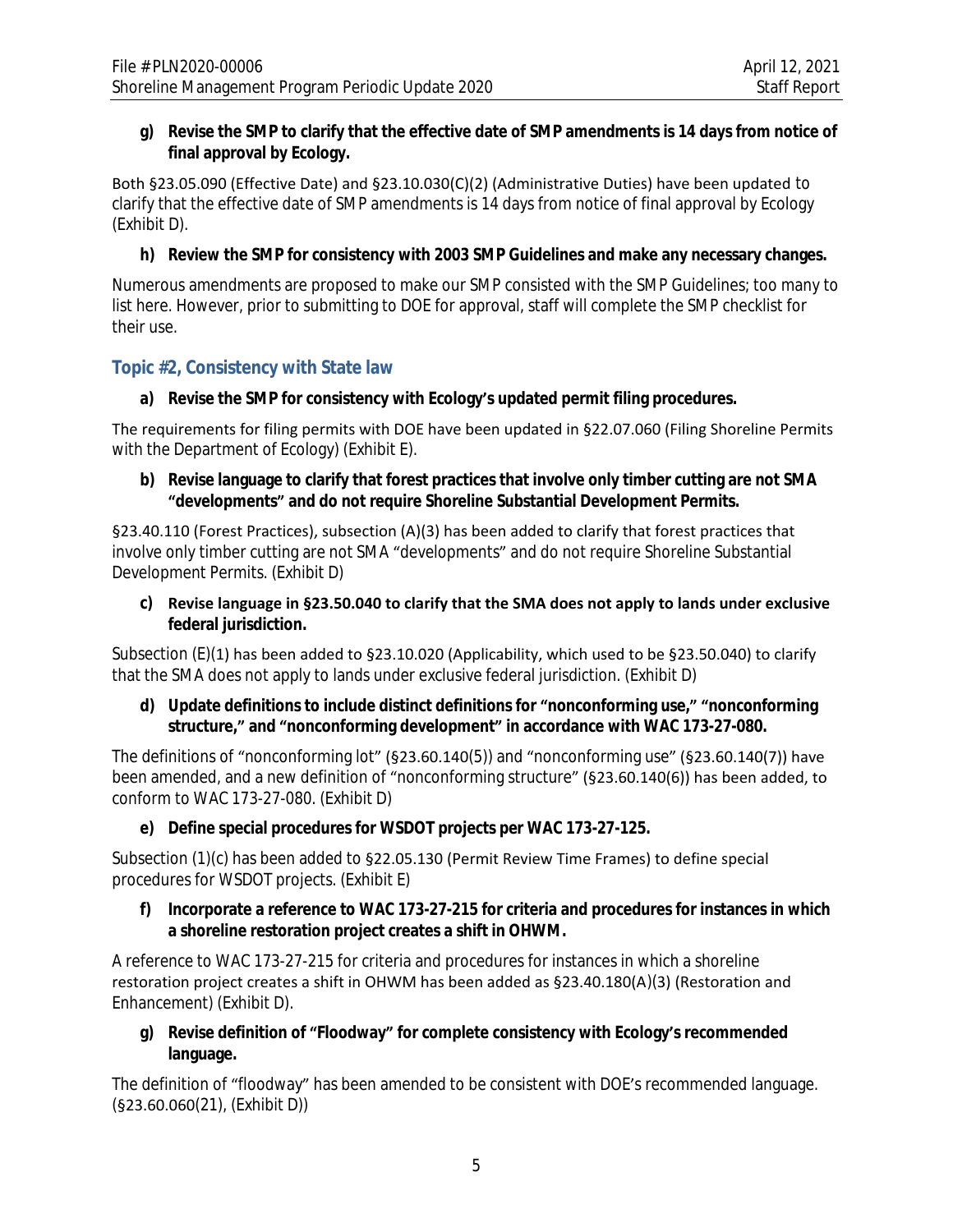#### **h) Update the list and maps of streams and lakes that are in shoreline jurisdiction as necessary.**

The list of waters that are in the shoreline jurisdiction has been revised in §23.20.010(B) (Shoreline Jurisdiction), using the language from the WAC 90.58.030 (2)(d). (Exhibit D)

#### **i) Revise the SMP to include the required provisions in WAC 90.58.140(12).**

§23.40.080 (Dredging and Dredge Material Disposal), subsection (B)(4)(b) has been added to clarify that dredge material disposal at an open water disposal site approved through the Dredged Material Management Program (RCW 79.105.500) is allowed and shall not require a shoreline permit. (Exhibit D)

# **Topic #3, Consistency with WCC Ch. 16.16 (Critical Areas)**

#### **a) Ensure Council changes in Ch. 16.16 regarding standards for view preservation are reflected in the SMP.**

§16.16.235(5) (Activities Allowed with Notification) of the critical areas regulations (Exhibit F) allows for view corridors to be created and maintained (though certain restrictions apply). Subsection (L) has been added to §23.30.030 (Views and Aesthetics) (Exhibit D) that acknowledges and cross-references this allowance (except for in the Natural shoreline environment).

# **Topic #4, Consistency with Land Use procedures (Title 22)**

#### **a) Update SMP to align with recently adopted Title 22 permit procedures.**

In keeping with placing all land use permitting procedures in one place (Title 22) started a couple of years ago, all shoreline permitting procedures in Title 23 (Exhibit D) are being moved to Title 22 (Exhibit E). Where processes overlap with PDS's other project permit types, we refer to and rely on (slightly modified) existing language (Ch. 22.05). However, shoreline permits also have requirements unique to them, so have supplemented the processing rules with a new Ch. 22.07 (Additional Requirements for Shoreline Permits and Exemptions).

## **Topic #5, Consistency with Shoreline Management Act (RCW 90.58) and 2003 SMP Update Guidelines (WAC 173-26)**

#### **a) Clarify permit review no net loss analysis**

The primary regulations ensuring no net loss are:

- §23.10.040(A) (Code Interpretation) requires that the regulations be interpreted to allow development only when a proposal is "designed, constructed, and/or mitigated to provide no net loss of or a net lift to ecological functions and ecosystem wide processes." (Exhibit D)
- §23.30.010(B) (Ecological Protection) requires that "any unavoidable impacts shall be mitigated to meet no net loss of ecological function and ecosystem-wide processes." (Exhibit D)
- §23.60.140(4) (Definition) defines what no net loss means. (Exhibit D)
- §16.16.250(2) (Critical Areas Review Process) requires that applicants demonstrate no net loss to the Director's satisfaction in order to approve a critical areas review (and thus, a project permit). (Exhibit F)
- §16.16.260(C) General Mitigation Requirements allows for alternative mitigation options in order to provide the greatest ecological benefit… to achieve no net loss of ecological functions. (Exhibit F)
- §16.16.260(G) requires that mitigation plans demonstrate no net loss. (Exhibit F)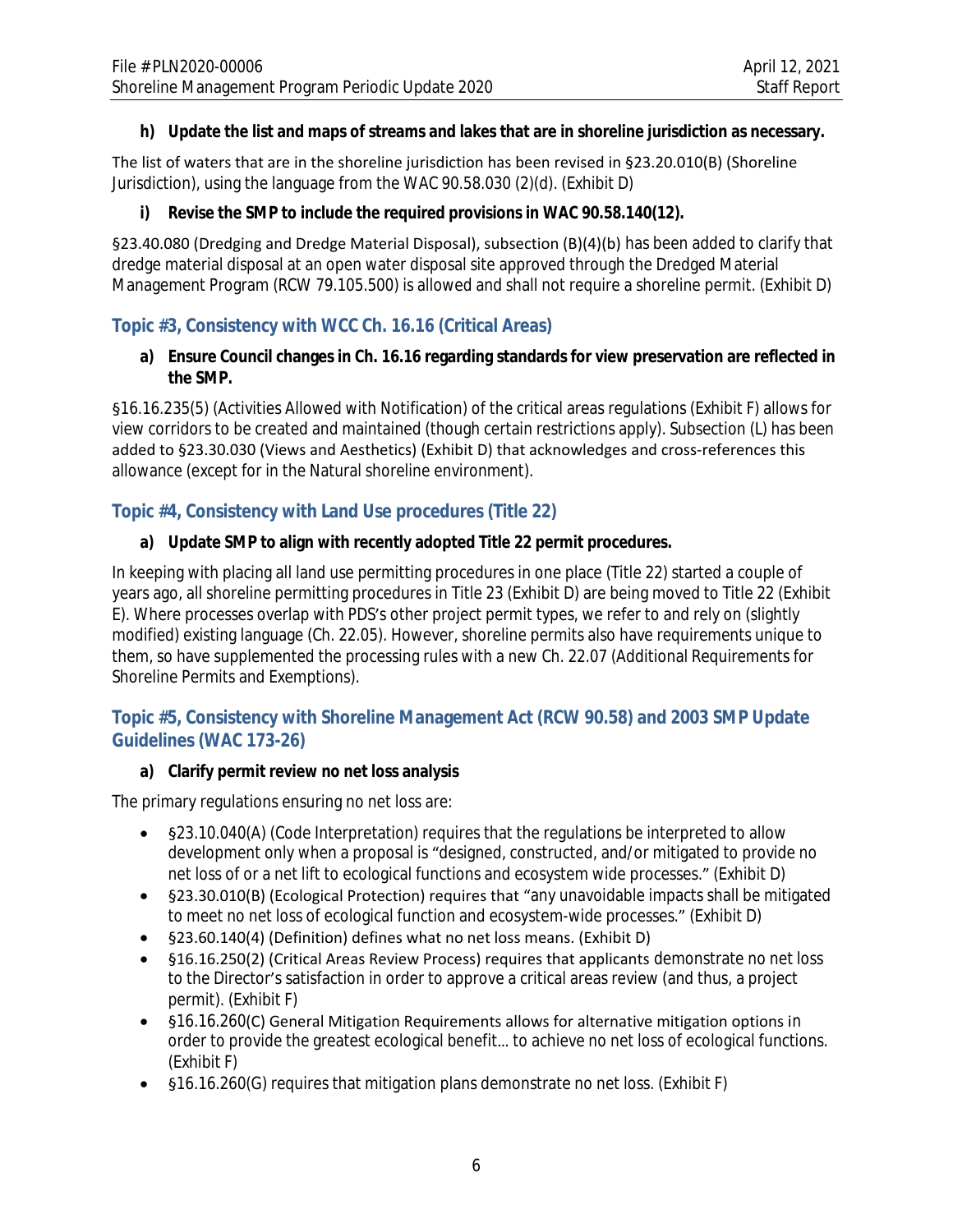However, the term is also used in numerous other sections as a reminder of this requirement.

#### **b) Clarify development mitigation requirements.**

The mitigation standards have been clarified in the following sections as described:

- §16.16.260 (General Mitigation Requirements):
	- o Subsection (B) now contains text describing what information the Director may use in determining the extent and type of mitigation required. This text had been found repeated in various Articles of Ch. 16.16, so we've moved it to the overall mitigation section.
	- o Subsection (C) is a new policy that will allow for off-site mitigation when it's better for the environment. In the past several years of processing permits, staff has found that the best overall solution is not necessarily "on-site and in-kind" mitigation, since sometimes there's not enough room, or that the mitigation is in a place that can't be guaranteed to remain after the initial 5-year monitoring period. Under this new policy, though the preference is still for "on-site and in-kind" (subsection (1)), off-site and in-kind mitigation may be allowed when the applicant demonstrates that greater biological and/or hydrological functions and values will be achieved (subsection (2), or on-site and out-of-kind mitigation may be allowed when the applicant demonstrates an ecological uplift of biological and/or hydrological functions and values will be achieved (subsection (3). Subsections (4) and (5) also point to our already existing use of Alternative Mitigation Plans and Mitigation Banking.
	- o Like subsection (B), subsections (D) and (E) have been moved from the more specific critical areas rules (habitat conservation areas) to the more general so as to apply more broadly.
	- o Subsection (G)(3) has been moved from §23.30.010 (Ecological Protection). This text puts the burden on the applicant "demonstrate that all reasonable efforts have been taken to provide sufficient mitigation such that the activity does not have significant adverse impacts and results in no net loss of shoreline and critical area ecological functions." Since WCC Ch. 16.16 (Critical Areas) is considered a part of the Shoreline Management Program, staff thought it more fitting that all the rules for mitigation plans be in one place.
- §16.16.680 (Wetlands Mitigation Standards)
	- o Certain sections that we moved to §16.16.260 (General Mitigation Requirements) have been deleted, since the general now covers the specific.
	- o To account for temporal loss of functions, in subsection (C) staff is proposing to amend the wetland buffer<sup>2</sup> mitigation ratio from a standard 1:1 (subsection (C)(1)) to a range of ratios depending on when the mitigation is implemented (subsection (4)) (including at a double ratio for those who don't initially get permits (subsection (c)) and the mitigation is provided long after the impact. This section now mimics the HCA mitigation standards (§16.16.760(E)(3)).
- §16.16.740 (Habitat Conservation Area Buffers). Apart from the clarifying amendments, staff is proposing to modify:
	- o Subsection (B) (Habitat Conservation Areas Buffer Widths), which includes Table 4. The mitigation schema in Table 4 moves us from an older system of classifying water types and

<sup>2</sup> Note that the ratios for *wetland* mitigation (Table 2, which are from DOE guidance) are not proposed for amendment.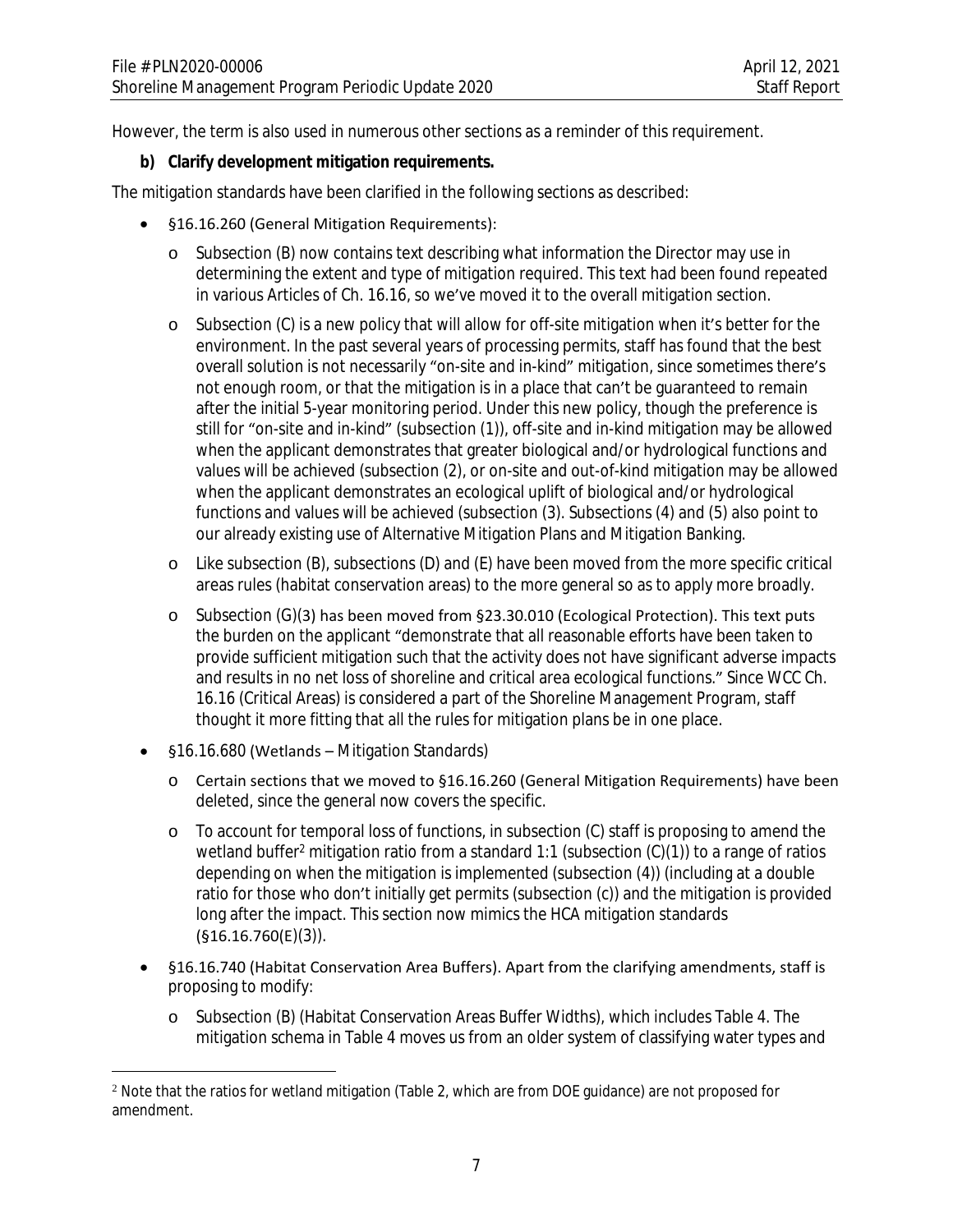buffer widths to the newer WDFW water-typing system. Though we had already adopted this newer system in identifying surface waters of the state (16.16.710(C)((1)(a), we had not followed through on using that nomenclature for the various types' buffer widths (the table didn't match the text). Table 4 corrects this. The buffer widths themselves are the same except for Type S – Freshwater. It is currently 150 feet, but staff is proposing to increase it to 200 feet, which is the federal court's recommended width based on National Wildlife Federation v. FEMA (Federal District Court Case No. 2:11cv-02044-rsm; NMFS Doc. #2006- 00472).

- §16.16.760 (Habitat Conservation Areas Mitigation Standards)
	- o Certain sections that we moved to §16.16.260 (General Mitigation Requirements) have been deleted, since the general now covers the specific.
	- o We have added subsection (D) as a reminder to applications that the Army Corps of Engineer Regional General Permit 6 for inland marine waters may apply to their project(s). RGP-6 is a permit issued by the Corps that authorizes the construction of new residential inand overwater structures in inland marine waters of Washington State while meeting the Endangered Species Act, though it has conditions on the construction.
	- o Like with wetland buffer mitigation, we have added subsection (E)(3), doubling the mitigation ratio for those who don't initially get permits (subsection (c)) and the mitigation is provided long after the impact.
- §16.16.640 (Wetland Buffer Modification) and §16.16.745 (Habitat Conservation Area Buffer Modification). In Articles 6 (Wetlands) and 7 (Habitat Conservation Areas) staff is proposing to combine their respective buffer modification rules into one section for each Article, each covering the types of buffer modifications allowed (increase, averaging, reduction, and variance). For wetlands, we have also modified some of the text to be consistent with DOE guidance (Wetlands in Washington State, Volume 2, Appendix 8C, updated 2018).

## **c) Align appeal procedures with State statutes.**

Subsection (3) has been added to §22.05.160 (Appeals) to align the County's shoreline permit appeals process with the state statutes. (Exhibit E)

#### **d) Shoreline permit review (Exemption, Substantial, Conditional Use, or Variance) should reflect State statutes and level of review required.**

The rules for shoreline permit review have been updated to meet state standards in Ch. 22.07. (Exhibit E)

#### **e) Align Use standards with State statutes.**

Staff is proposing numerous amendments throughout Ch. 23.40 (Shoreline Use and Modification Regulations) that we believe better aligns them with State statutes, in most cases using the language from the WAC. Furthermore, in the existing code Table 23.100.010 is fairly meager and many uses allowed or prohibited are included only in the text of the various use and modification categories, making it difficult to find them all. We have updated that table as Table 1 Shoreline Use by Environment Designation and moved all allowances and prohibitions from the text to the table, hopefully making it easier to see what one can or can't do in the various environment designations.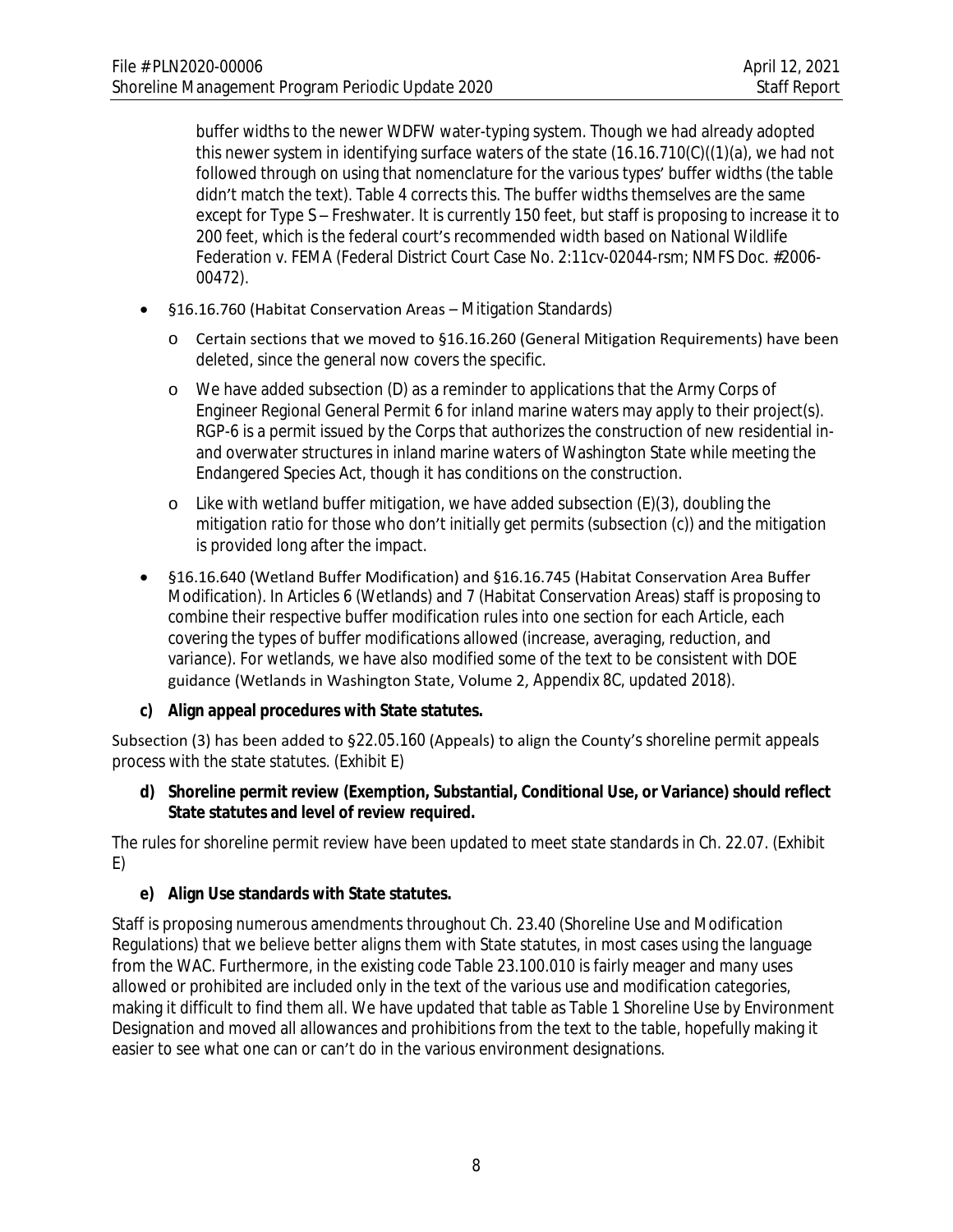#### **f) Incorporate improved permit streamlining for priority salmon recovery projects**

§22.07.020 (Exemptions from Shoreline Substantial Development Permits) subsection (B)(16) already exempts projects whose primary purpose is to improve fish or wildlife habitat or fish passage. (Exhibit E)

# **Topic #6, Climate Change/Sea Level Rise**

#### **a) Develop and/or strengthen policies regarding climate change/sea level rise, including the incorporation and use of new data (as it becomes available), to review and revise, if warranted, shoreline use regulations.**

Chapter 10 of the CompPlan (Exhibit A) already contains a section on Climate Change (starting on page 10-8), including Goal 10D and Policies 10D-1 through 10D-10. However, these are aimed at how the County should respond overall and are not specific to the shoreline itself.

Council's direction through the Scoping Document, recommended for approval by the Planning Commission, was to "develop and/or strengthen policies…," not regulations. Thus, staff has developed seven new policies specific to our management of the shoreline in light of anticipated impacts due to climate change (Exhibit B, C/P Ch. 11, Policies 11AA-1 – 11AA-7) , including proposed Policy 11AA-5, which reads:

"Whatcom County should periodically assess the best available sea level rise projections and incorporate them into future program updates, as relevant"

This policy specifically addresses "*the incorporation and use of new data (as it becomes available), to review and revise, if warranted, shoreline use regulations*."

We understand that some folks would like to see more directive policies $^3$ , as well as actual regulations $^4\!$ : however, before adopting (and then implementing) something along those lines, we'd need to know the details of likely sea level rise (location, elevation, magnitude, etc.). As we mentioned when the Commission and Council were scoping this project, staff anticipates the development of the CoSMoS model on which the City of Bellingham and Whatcom County Public Works are working, which should provide the Best Available Science to Whatcom County. The policies being introduced would set us up for developing regulations once this model is completed.

It should also be noted that in reviewing development proposals, Planning and Development Services already requires structures to be built above the anticipated flood/sea level rise stage through the County's critical area (i.e., geohazard/tsunami) and flood regulations.

Nonetheless, this is a policy decision and all comments are being forwarded to the Planning Commission and Council for their consideration.

# **Topic #7, Definitions**

## **a) Add definitions for common words with a specific meaning in the SMP.**

In Ch. 23.600 (Exhibit D) we added many definitions of words that were undefined, amended others to meet current standards and/or to be consistent amongst Titles, and deleted those words already defined elsewhere but added the sentence to §23.60.005, "Any words not defined herein shall be defined pursuant to WWC Chapter 16.16 (Critical Areas) or Titles 20 (Zoning) or 22 (Land Use and Development), or their common meanings when not defined in code."

<sup>3</sup> See Exhibit H, Public Comments FW/WEC01, FW/WEC02, WCPW07, WCPW08, & RES03

<sup>4</sup> See Exhibit H, Public Comments FW/WEC12, FW/WEC21, WCPW08, WCPW09, WCPW10, & RES03.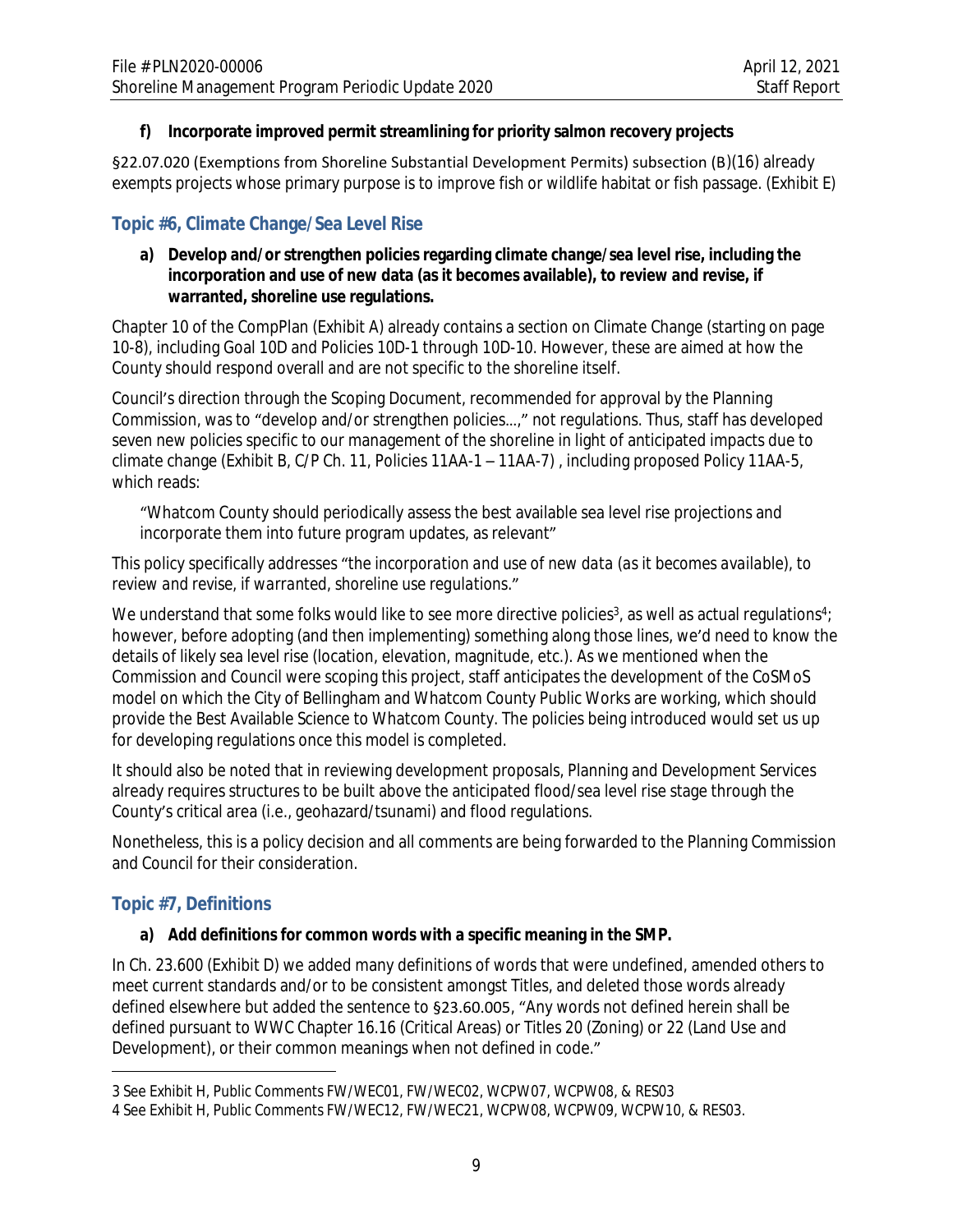### **b) Add definitions for regional, local, and accessory utilities. Ensure consistency with Zoning.**

Said definitions have been added to §23.60.210(6). (Exhibit D)

#### **c) Define a single use dock and joint use dock.**

"Shared moorage" was already defined in §23.60.190. Additionally, definitions of all moorage types have been added to §23.60.130(17) "Moorage Structure." (Exhibit D)

### **Topic #8, Habitat**

### **a) Reference WDFW and DNR's Shore Friendly Program**

Staff has amended C/P Policy 11I-2 (Exhibit B) to reference this program as an example of "voluntary and incentive-based public and private programs."

#### **b) Consider strengthening ecological connectivity and wildlife corridor requirements.**

§23.40.030 (General Shoreline Use and Modification Regulations), subsection J (which is existing language moved from elsewhere), already requires that buildings, fencing, walls, hedges, and similar features shall be designed, located, and constructed in a manner that does not preclude or significantly interfere with wildlife movement to or from important habitat areas.

Apart from all the existing rules about maintaining connectivity in WCC Ch. 16.16 (Critical Areas) (Exhibit F), new rules to strengthen ecological connectivity and wildlife corridor requirements in that document include:

- In §16.16.225 (General Regulations), new subsection (C) has been added, requiring development proposals to maintain ecological connectivity and habitat corridors;
- $\bullet$  In §16.16.255 (Critical Areas Assessment Reports) new subsection( C)(3) has been added, strengthening the requirement that connectivity be addressed in assessment reports;
- In §16.16.640 (Wetland Buffer Modification), subsection (A) allows the Director to increase wetland buffers to protect wetland functions and provide connectivity to other wetland and habitat areas;
- In §16.16.745 (Habitat Conservation Area Buffer Modification) subsection (A)(2) allows the Director to increase wetland buffers to protect wetland functions and provide connectivity when a Type S or F waterbody is (among other things) located within 300 feet of another Type S or F water body, a fish and wildlife HCA, or A Category I, II or III wetland;

#### **c) Consider ways to improve protections for salmon and forage fish habitat.**

Policy 11LL-4 in C/P Ch. 11 (Exhibit B) is proposed to be amended in support of this task by adding additional critical saltwater habitats to the list of where moorage structures ought to be avoided.

And while the protection of fish and wildlife habitat is already required throughout various sections of Title 23 (Exhibit D), additional language has been added in:

- §23.30.040 (Vegetation Management) has been amended to strengthen and better tie the protection and/or revegetation of native shoreline vegetation to the protection of salmon and forage fish habitat.
- In §23.40.060 (Marinas and Launch Ramps) (Exhibit D), subsection ( $E(8)$  has been added to the standards requiring that boat launches be designed to minimize impacts to critical saltwater habitats.
- $\bullet$  In §23.40.140 (Mining):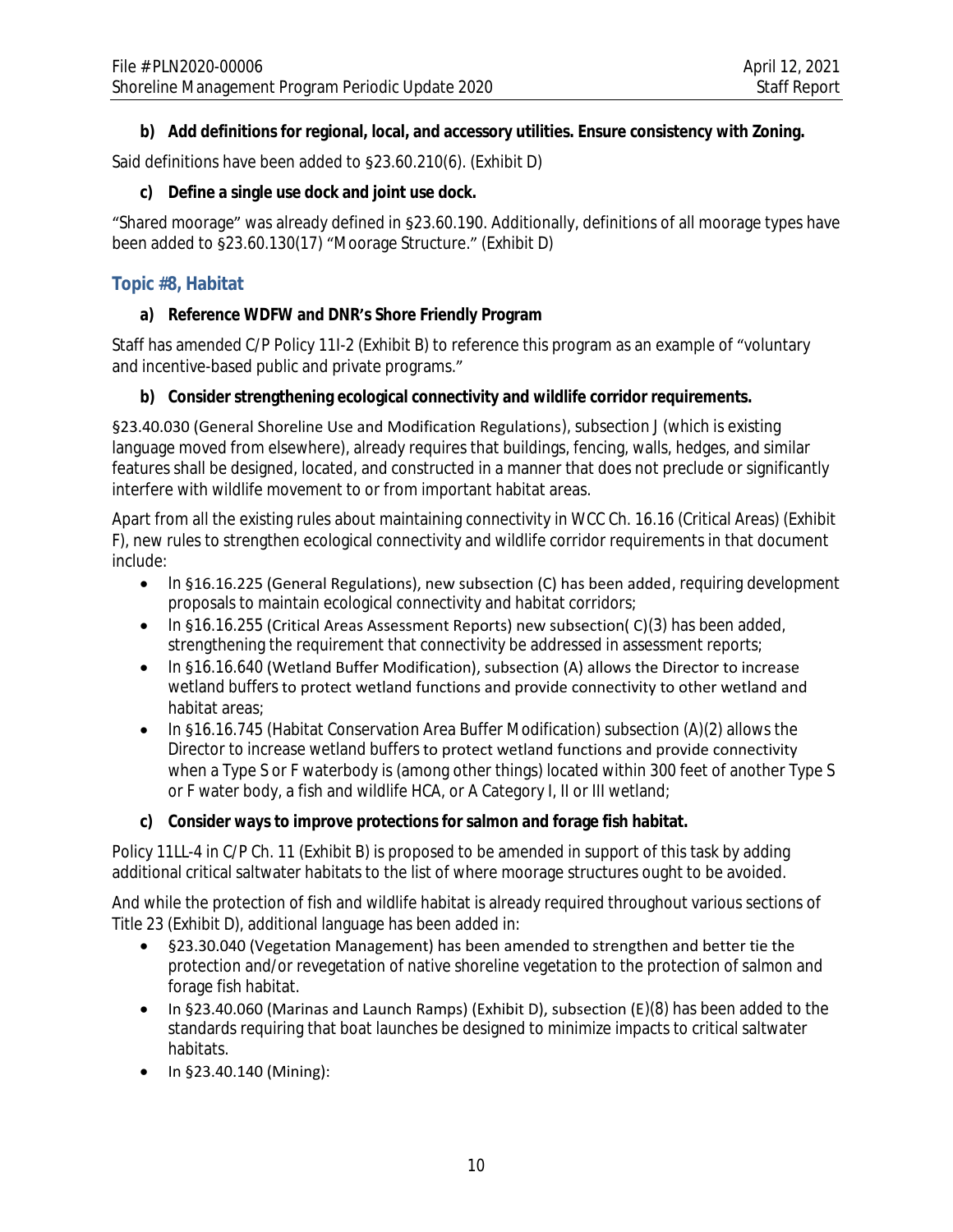- o Subsection (A)(3) now states that "Preference shall be given to mining proposals that result in the creation, restoration, or enhancement of habitat for priority species."
- o Subsection (A)(6) has been added to prohibit "motorized or gravity siphon aquatic mining or discharge of effluent from such activity to any waters of the state that has been designated under the endangered species act as critical habitat, or would impact critical habitat for salmon, steelhead, or bull trout" pursuant to RCW 90.48.615.
- o Subsection (B)(1) has been added for consistency with WAC 173-26-241(3)(h), prohibiting mining waterward of the ordinary high-water mark of a river if it would cause a net loss of ecological functions of the shoreline.
- In §23.40.150 (Moorage Structures):
	- o Subsections (A)(6) and (7) ( moved from the existing Boating Facilities section) prohibits moorage structures in certain shoreline habitats.
	- o Subsections (B) & (C), having to do with construction and locational standards for moorage structures have been amended and augmented to meet current state and federal habitat protection requirements and guidance.
- In §23.40.190 (Shoreline Stabilization), subsection (A)(10) has been amended to prohibit hard shoreline stabilization in jurisdictional shoreline streams on estuarine shores, in wetlands, and in salmon spawning areas, except for the purpose of fish or wildlife habitat enhancement or restoration.
- In §23.40.220 (Utilities), subsection (B)(5)(a) has been added, require that hydropower facilities shall be located, designed, and operated to minimize impacts to fish and wildlife resources.

Similarly, while the protection of fish and wildlife habitat is already required throughout various sections of WCC 16.16 (Critical Areas) (Exhibit F), in §16.16.255 (Critical Areas Assessment Reports) new subsection (C)(3) has been added, strengthening the requirement that impacts to salmon and forage fish habitat be address in assessment reports to improve protections for salmon and forage fish.

#### **d) Clarify functional disconnect standards for protection of Fish & Wildlife Habitat Conservation Areas**

The term "functional disconnect," which many people have interpreted differently and is not widely used anymore, has been eliminated in §16.16.630(B) (Wetland Buffers) and §16.16.740 (Habitat Conservation Area Buffers), which now say, "Buffers shall not include areas of an existing, legally established substantially developed surface."

# **Topic #9, Layout and Structure of the SMP**

#### **a) Reorganize the SMP, putting the background information, discussions, and goals and policies into the Comprehensive Plan as a chapter**

One of the biggest changes was to reorganize the SMP to shorten it and make it easier to use. One of the ways we're doing this is to move the SMP policies into the Comprehensive Plan. The SMP was already adopted by reference as part of the CompPlan; it just wasn't contained in it. However, in modern code construction, code normally doesn't contain policies (or appendices) as our current Title 23 does. Staff is proposing to create a new Chapter 11 of the CompPlan entitled "Shorelines" (Exhibit B). We have moved all the SMP policies from Title 23 (Exhibit D) as well as related policies from Chapter 10, Environment (Exhibit A), to this chapter, putting all the shoreline policies into one place. Thus, the amendments to Chapter 10 are mostly showing the deletion of policies that are moving to Chapter 11.

Most of the changes shown in C/P Ch. 11 (Exhibit B) are also in support of this effort. We have moved everything from Title 23 that appeared to be policy (rather than regulation) into this chapter. We've also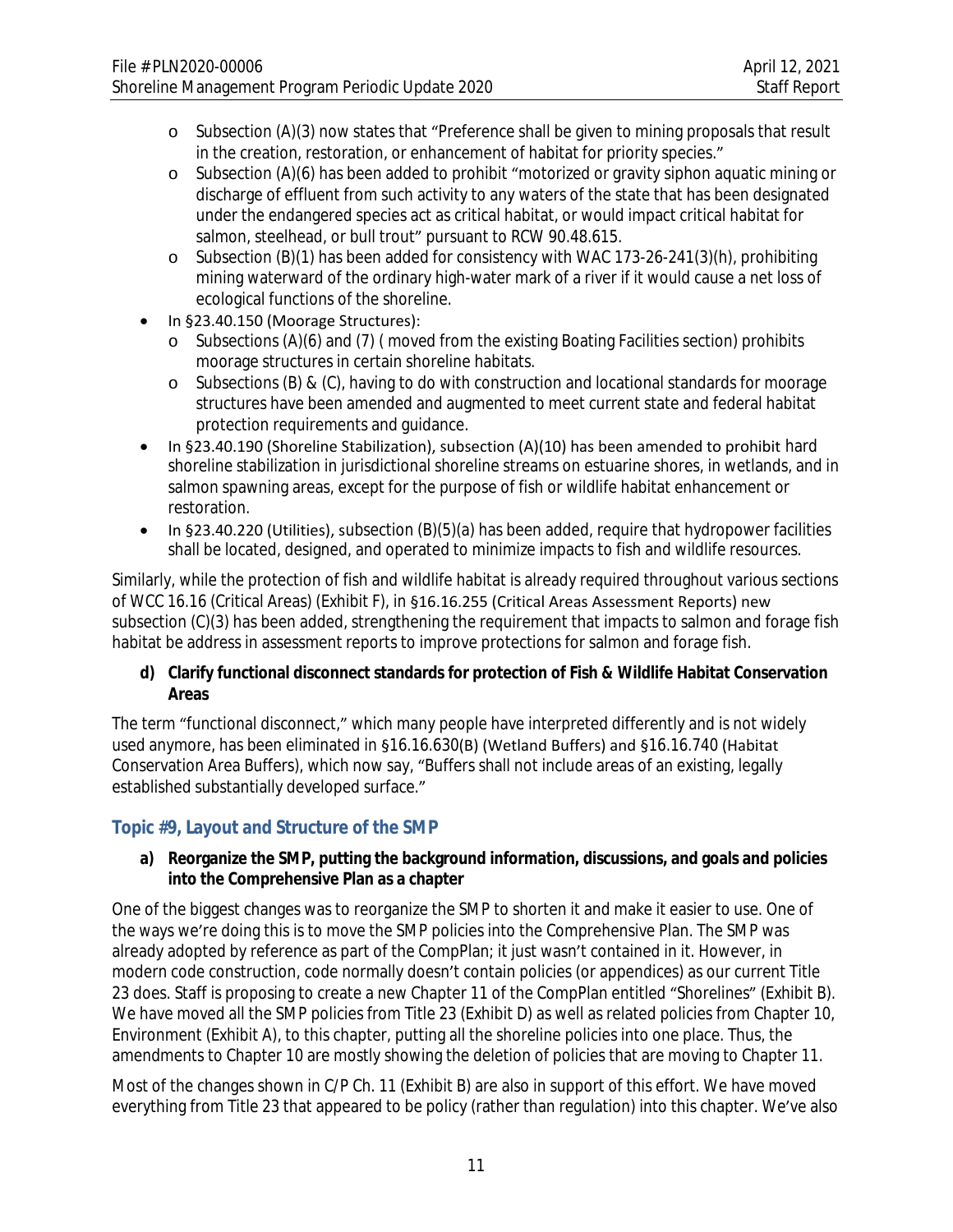put it in the same format as other chapters of the CompPlan, struck redundancies, and corrected grammar and tenses. There are, however a few proposed new policies and/or amendments that we discuss below.

Another major organizational change is to move all permitting regulations to WCC Title 22 (Exhibit E). Title 22 was created a few years ago to eventually contain all of the County's procedures for land use permitting and code administration. However, moving sections to this Title is continuing to occur as we progress through various code amendments (e.g., the annual code scrub, upcoming code enforcement amendments, this SMP update, etc.).

Similarly, since WCC Chapter 16.16 (Exhibit F, Critical Areas) is adopted as part of the SMP, they are to be read together, and where there are redundancies between Ch. 16.16 and Title 23, we are proposing to delete those redundancies in Title 23 (Exhibit D).

#### **b) Simplify the language as much as possible and remove redundancies**

See response to 18.a.

#### **Topic #10, Nonconforming**

#### **a) Ensure consistency with Zoning, CAO, and SMP regarding nonconforming uses and structures.**

Staff has rewritten Chapter 23.50 (Nonconforming Uses, Structures, and Lots) to conform to the latest DOE guidance addressing nonconforming uses, development, and lots as separate issues. Additionally, definitions for each term have been added to §23.60.140. (Exhibit D)

In §16.16.275 (Nonconforming Uses, Structures, and Lots) (Exhibit F) two amendments are proposed to align this chapter with Title 20 (Zoning) and Title 23 (SMP):

- In subsection (B), the time within which an intentionally abandoned *nonagricultural* nonconforming use or structure may maintain its nonconforming status is changed from 5 years to 12 months, the same timeframe in Title 20 (Zoning).
- In subsection (E), a new (1) is being added, stating that "intentional demolition or removal is not a casualty," as in Title 23 (SMP).

#### **b) Add standards for nonconforming structures to meet current construction standards.**

In §23.50.020 (Nonconforming Structures) (Exhibit D):

- (A)(4) now allows legal nonconforming non-overwater structures to be maintained, repaired, renovated, or remodeled to the extent that nonconformance with the standards and regulations of this program is not increased, *provided that a nonconforming structure that is moved any distance must be brought into conformance with this program and the Act*.
- (A)(5) allows overwater nonconforming structures to be maintained or repaired to the extent that nonconformance with the standards and regulations of this program is not increased; *provided that when replacement is the common method of repair, the replaced components shall meet the construction and materials standards* of §23.40.150 (Moorage Structures).

#### **c) Address nonconforming expansion dimensional standards.**

§23.50.010 (Nonconforming Uses), subsection (B) now clearly states that the expansion, alteration, and/or intensification of a nonconforming use is prohibited, and §23.50.020 (Nonconforming Structures), subsections (E) & (F) clearly address when and how expansion of nonconforming structures are handled. (Exhibit D)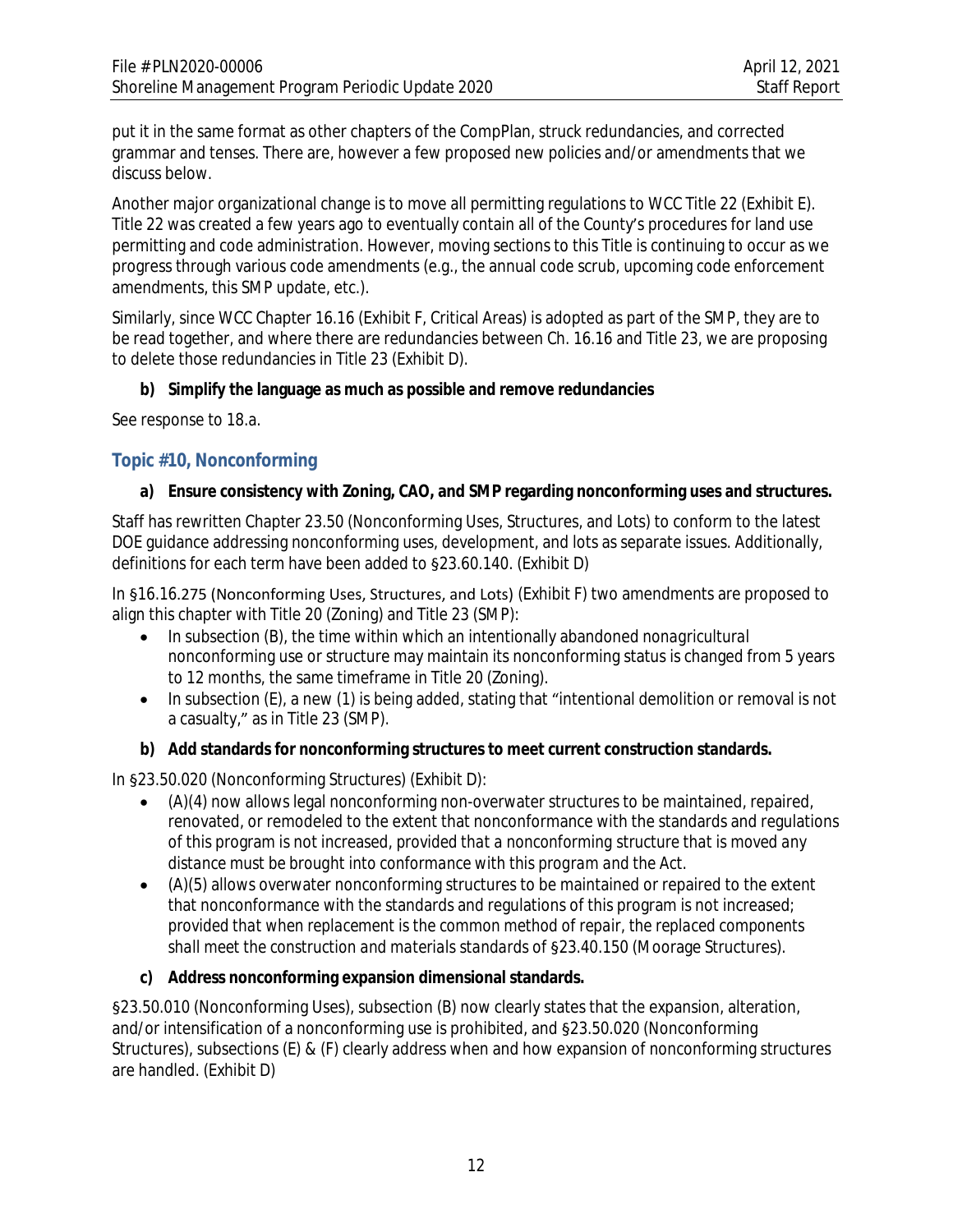### **d) Clarify administratively approved single-family dimensional standards.**

To §23.50.020 (Nonconforming Structures), subsection (F), we have added clear standards as to how to address the enlargement or expansion of nonconforming single-family structures. (Exhibit D)

## **Topic #11, Overwater Structures**

#### **a) Add dimensional standards for overall square footage.**

§23.40.150 (Moorage Structures) has been completely revamped to meet current state and federal standards. To meet this scoped recommendation, thorough design and dimensional standards, including for overall square footage, have been added to subsection (B) (Exhibit D).

#### **b) Add shared moorage standards.**

Dimensional standards for shared moorage have been added to §23.40.150 (Moorage Structures), subsection (B). Subsection (D) prioritizes shared moorage over individual use structures. And subsection (F) provides additional standards for shared moorage. (Exhibit D)

# **Topic #12, Permitting**

#### **a) Consider simplifying utility repair and maintenance permitting.**

In §16.16.235 (Activities Allowed with Notification), though subsection (B)(2) already allows maintenance and repair of infrastructure (including utilities), it has been amended to be clearer by adding the term "utility corridors." Additionally, a new subsection (B)(3) has been added regarding utility installation.

#### **b) Add a reference to the Swift Creek Sediment Management Action Plan so as to clarify permitting procedures for actions necessitated by this plan.**

To §23.10.020 (Applicability) we have added subsection (H), which lists what activities the SMP does not apply to. Subsection (H)(1) applies to "Activities undertaken to comply with a United States Environmental Protection Agency Superfund-related order, or a Washington Department of Ecology order pursuant to the Model Toxics Control Act (such as the Swift Creek Sediment Management Action Plan), or a Department of Homeland Security order that specifically preempts local regulations in the findings of the order."

## **c) Single-Family Residential Development on Constrained Lots**

Staff is proposing to redefine what and how **reasonable use exceptions and variances** are used and who decides them. Our Hearing Examiner has questioned our current schema, in particular why he isn't the final decision maker, as the current code allows an administrative determination to be made *after* a quasi-judicial decision, and in the hierarchy of permitting, applicants should have to exhaust any administrative remedies before seeking a quasi-judicial decision. Staff is proposing that reasonable use exceptions be the last method of altering standards to allow reasonable economic use of constrained property, and that they be decided upon by the Hearing Examiner (see 16.16.270 Reasonable Use Exceptions). Under the proposed schema we would use (in hierarchical order):

 **Administrative Reduction/Average –** Staff would have the ability to administratively reduce or average a buffer by 25% if the impacts can be fully mitigated, though avoidance and minimization criteria are applied. This allows for flexibility in project design and road alignments. If this doesn't work, then…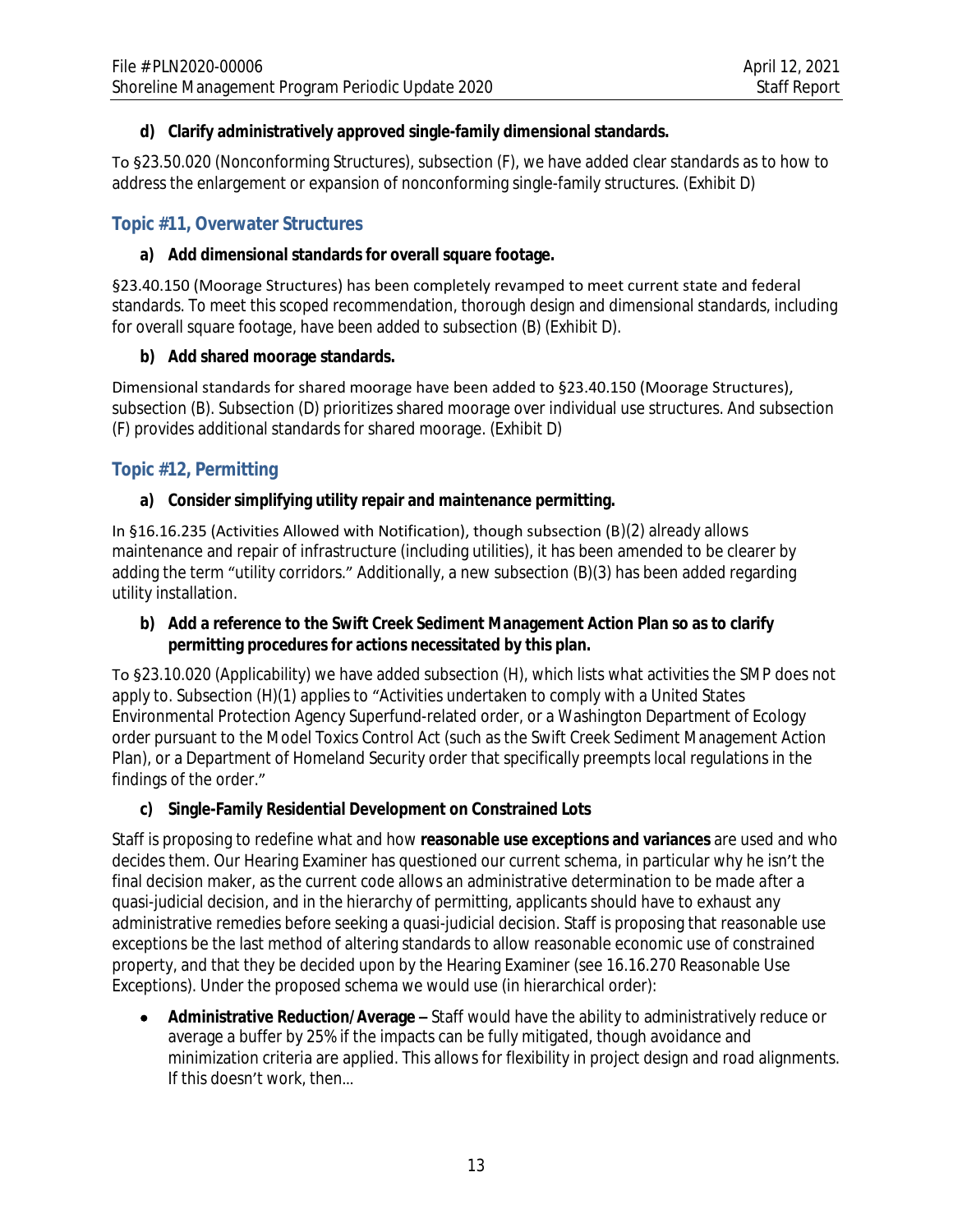- **Administrative Variance** Staff would have the ability to administratively grant an administrative variance<sup>5</sup> to reduce a buffer by 25-50% if the impacts can be fully mitigated and the variance criteria are met. If this doesn't work, then…
- **Hearing Examiner Variance** The Hearing Examiner would have the ability to grant a variance from *any* dimensional standard by any degree if the impacts can be fully mitigated and the variance criteria are met. If this doesn't work, then…
- **Hearing Examiner Reasonable Use Exception** The Hearing Examiner would have the ability to grant a Reasonable Use Exception to allow up to 2,500 square feet of impacts, and the homeowner would only have to mitigate what can actually fit on the property (which conceivably could be none).

In this schema, the degree to which one can vary standards while providing the least amount of mitigation moves up a level at each step, with the Hearing Examiner making the tougher decisions through a quasi-judicial process. This would return the reasonable use exception to truly the last effort of avoiding a taking.

However, to counter the additional time and cost of this process, staff is also proposing to create a new category of variances, called minor variances (16.16.273 Variances). They would be limited to variances for a 25% to 50% reduction of critical area buffers (when mitigated and they meet certain criteria) but would address most of the instances that reasonable use exceptions are currently applied for. We believe that overall, these changes would significantly reduce the number of cases having to go to the Hearing Examiner and cost less to the citizens of Whatcom County overall.

Note, too, that under the reasonable use rules, staff had proposed to go back to the 2,500 sq. ft. maximum impact area we had prior to the 2017 Critical Areas update<sup>6</sup>, as under a reasonable use exception granted by the Hearing Examiner no mitigation would be required. The Planning Commission disagreed with this amendment and voted to retain the 4,000 sq. ft. impact area. This is the one policy difference on which staff and the Commission differs, and staff still recommends to Council that it be changed back to 2,500 sq. ft.

## **Topic #13, Public Access**

#### **a) Clarify standards for construction in the aquatic designation (work occurring in the water).**

This issue had to do with what materials are allowed for structures built in contact with water (e.g., moorage structures). The list of such materials (untreated wood, concrete, approved plastic composites, or steel) are already found in §23.30.020(D) (Water Quality and Quantity), §23.40.125(E)(1)(e) (Cherry Point Management Area), §23.40.150(C)(2) (Moorage Structures), §23.40.210(B)(8) (Transportation), & §23.50.020(D) (Nonconforming Structures), with no distinction between galvanized or non-galvanized steel, as had been scoped. However, state law and guidance makes no such distinction, so the list has been unaltered. (Exhibit D)

## **b) Add ADA standards consistent with federal statutes.**

In §23.40.020 (Shoreline Bulk Provisions), subsection (G) (Uses Allowed in Buffers and Setbacks) (6), we have added language that allows stairs and walkways to exceed standard width requirements to meet ADA requirements. (Exhibit D)

<sup>&</sup>lt;sup>5</sup> This mechanism was created by Council in 2020 and is found in WCC 22.05.024 (Variances).

<sup>6</sup> Note that the Planning Commission has provisionally voted to keep it at 4,000 sq. ft., though they have not yet made their final recommendation.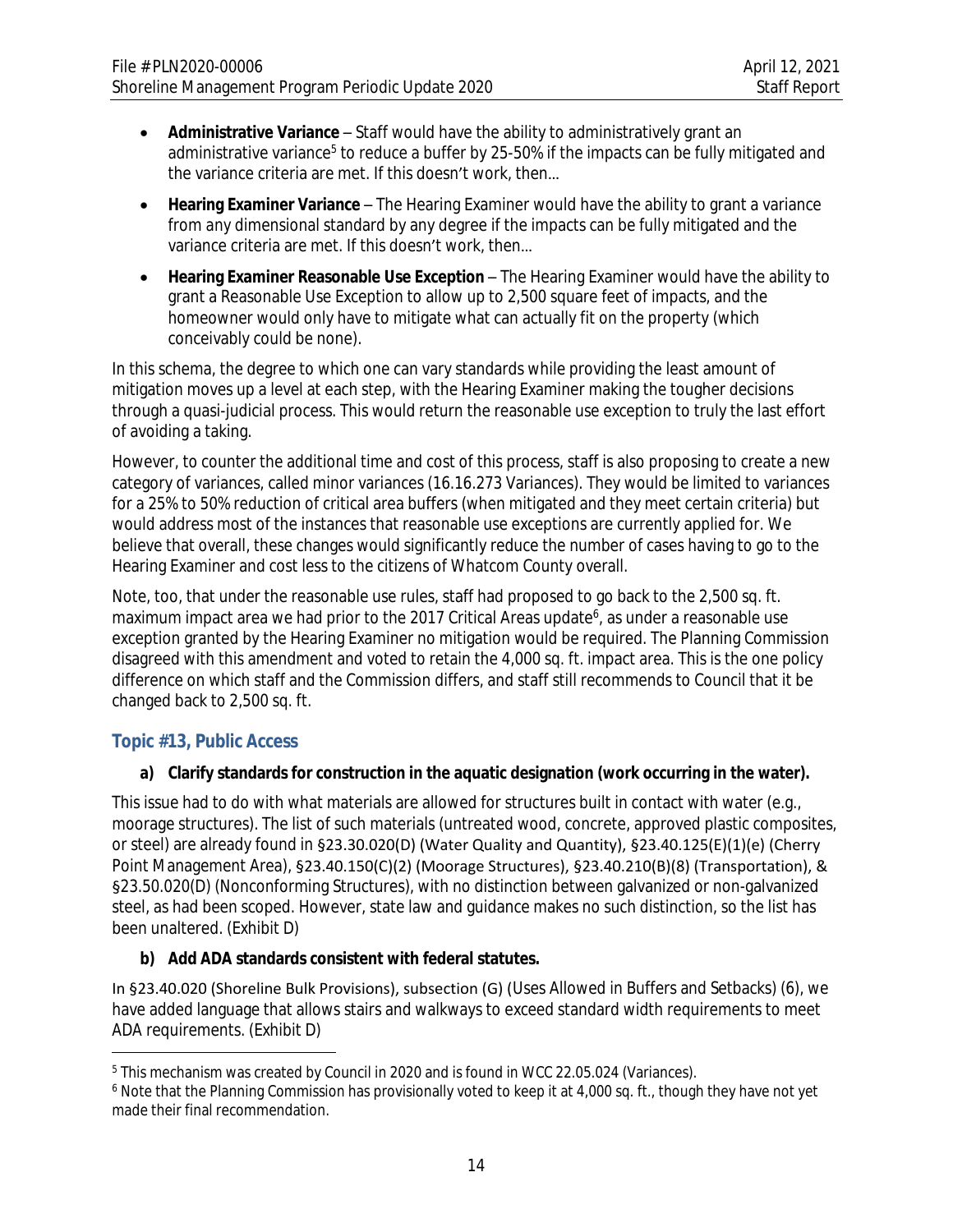In both §16.16.620 (Wetlands – Use and Modification) subsection (H) and §16.16.720 (Habitat Conservation Areas – Use and Modification) subsection (G)(1), text has been added to allow trails to exceed standard width requirements to meet ADA requirements. (Exhibit F)

#### **c) Consider revising dimensions for stairs and walkways located within the shoreline or critical area buffers to accommodate public trails.**

In §23.40.160 (Recreation), subsection (A)(6) has been added, directing applicants to WCC Chapter 16.16 (Critical Areas), which contains the standards for trails in critical areas (including the shoreline setback (i.e., HCA buffer). (Exhibit D)

In §16.16.325 (Landslide Hazard Areas – Use and Modification), a new subsection (A)(3) has been added to allow trails (meeting certain conditions) in landslide hazard areas. (Exhibit F)

In §16.16.620 (Wetlands – Use and Modification), subsection (H) (Recreation) has been amended to allow public trails to include viewing platforms, and to be closer than the outer 25 percent of the buffer "when necessary to provide wetland educational opportunities or for public health and safety," and to be wider than the standard widths when necessary to meet ADA requirements. Corresponding amendments have also been made to 16.16.720(G)(1) (Habitat Conservation Areas – Use and Modification) (Exhibit F).

#### **d) Consider amending trail location standards to allow trails to be located closer than in the outer 50% of a critical area buffer.**

In §23.40.020 (Shoreline Bulk Provisions), subsection (G) (Uses Allowed in Buffers and Setbacks), we have added subsection (11) that allows passive recreation facilities that are part of a non-motorized trail system or environmental education program, including walkways, wildlife viewing structures, or public education trails in the shoreline buffer. (Exhibit D)

In §16.16.620 (Wetlands – Use and Modification), subsection (H) (Recreation) has been amended to allow public trails to include viewing platforms, and to be closer than the outer 25% of the buffer "when necessary to provide wetland educational opportunities or for public health and safety," and to be wider than the standard widths when necessary to meet ADA requirements. Corresponding amendments have also been made to 16.16.720(G)(1) (Habitat Conservation Areas – Use and Modification) (Exhibit F).

# **Topic #14, Shoreline Designations**

#### **a) Consider changing the shoreline designation for certain, more urban parks to an urban designation.**

It turned out that changing shoreline (environment) designations on certain properties would have entailed updating the 2007 shoreline inventory and characterization reports, which was beyond the scope of this periodic update.

## **Topic #15, Shoreline Jurisdiction and Environment Designation Map**

#### **a) Revise the Shoreline Jurisdiction and Environment Designation map to conform to the latest FEMA FIRM maps**

The Shoreline map has been updated to include all areas of the FEMA floodway and floodplain. This primarily widened the Resource designation on the Nooksack from Ferndale to Lynden and portions of the South Fork of the Nooksack though narrowed it in some areas. Floodway and Floodplain are differentiated in the database. It should be noted that the actual shoreline jurisdiction has not changed,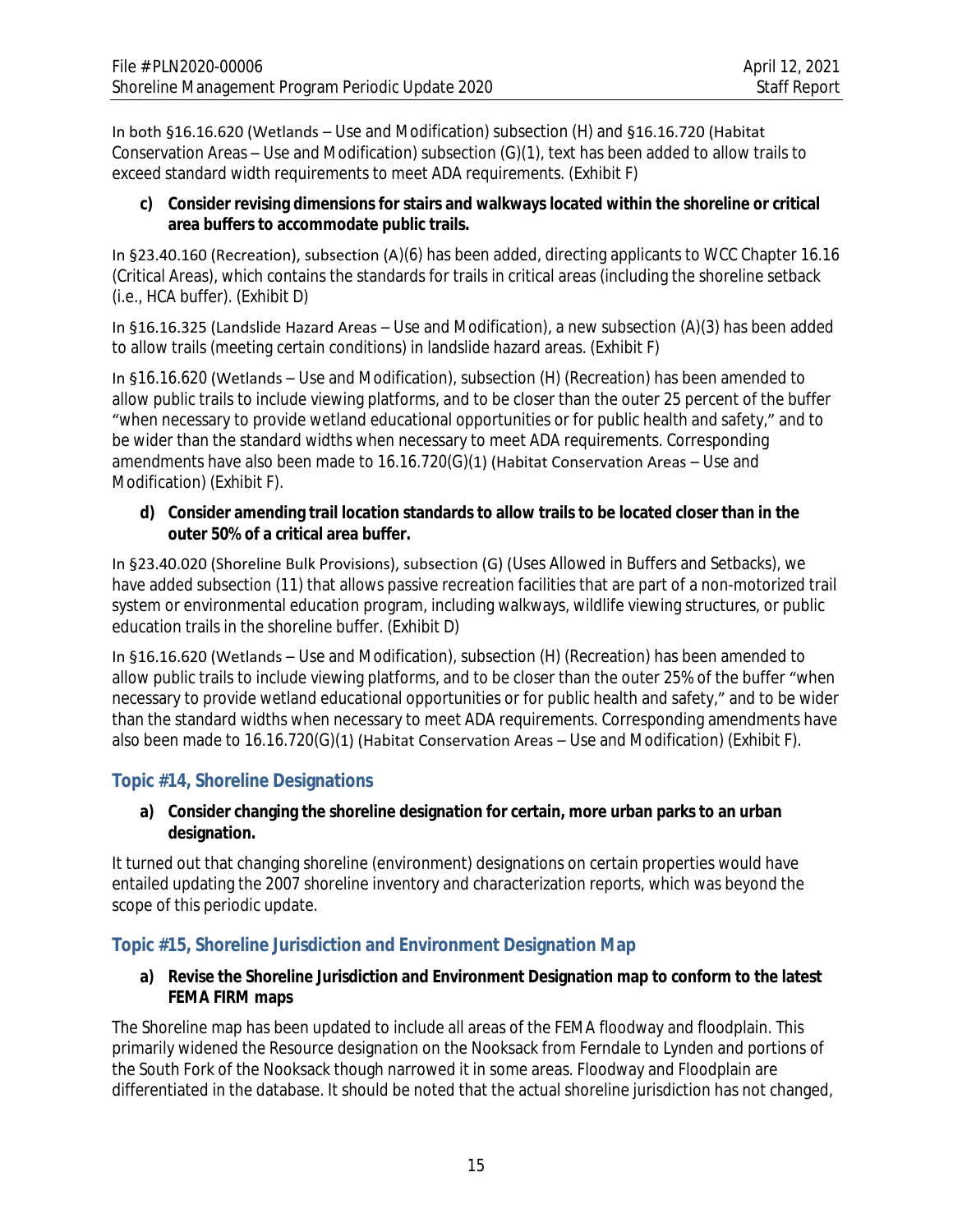as that is set by state law and our code (§23.20.010), but the map now more accurately displays the jurisdiction.

A few other changes have been made as well. These include:

- UGA and City boundaries have been updated.
- On the Lummi Nation, parcels that have been put under Tribal jurisdiction since the last update were updated with the "Tribal" shoreline designation.
- Designations were adjusted, where necessary, to match the updated and spatially corrected parcel boundaries. This was just a housekeeping task and no designations were changed.
- Shoreline designation breaks (thick black bars) have been removed from the map as they made it difficult to read.
- The complex of beaver ponds north and south of H Street Road between Sunrise and Markwork Roads (NE of Lynden) were added to the Conservancy designation. These ponds have grown in size and now surpass the 20-acre threshold for being a Water of the State. Since these ponds were identified and characterized in the 2007 Characterization report, we did not need to update that report; the data is still valid.
- At the request of the owners of APN 390302-428076-0000, 390302-485039-0000, and 390302- 440200-0000 we have removed the Resource environment designation from a mining pond located to the NW of the intersection of E. Pole X Everson-Goshen Roads, just southeast of Everson. This designation was applied during the last SMP update, but has been determined to have been an error. Though it is a waterbody greater than 20 acres, it is a mineral extraction pond and DOE guidance is that such ponds do not qualify as a Water of the State until mineral extraction is complete and the restoration plan is realized. Once that happens, it automatically is designated as Conservancy under state law and our SMP. The County would then have 3 years to amend the map and finalize its designation.

## **Topic #16, Shoreline Modifications**

**a) Review for consistency with the 2SHB 1579 regarding HPAs, and with State guidelines regarding prioritizing living shorelines over hardscape solutions.**

In §23.40.010 (Shoreline Use and Modification), Table 1 (Shoreline Use by Environment Designation), the various types of stabilization have been broken out into their respective types. Bioengineering Approaches & other Soft-Shore Measures are shown as permissible, while hardscape solutions are either prohibited or require a Conditional Use Permit, and then allowed only when necessary for shoreline restoration or to support a water-dependent use that cannot be located elsewhere. Then throughout §23.40.190 (Shoreline Stabilization) language has been added to prioritize soft- over hardscape stabilization measures, in particular in subsection (A)(5), where an order of preference has been established. (Exhibit D)

**b) Consider allowing interpretive, wayfinding, safety, and park identification signs, based on park standards.**

In §23.40.020 (Shoreline Bulk Provisions), subsection (G) (Uses Allowed in Buffers and Setbacks) (10) (Signs) we have added language that allows interpretive, wayfinding, and park identification signs on publicly owned park properties. (Exhibit D)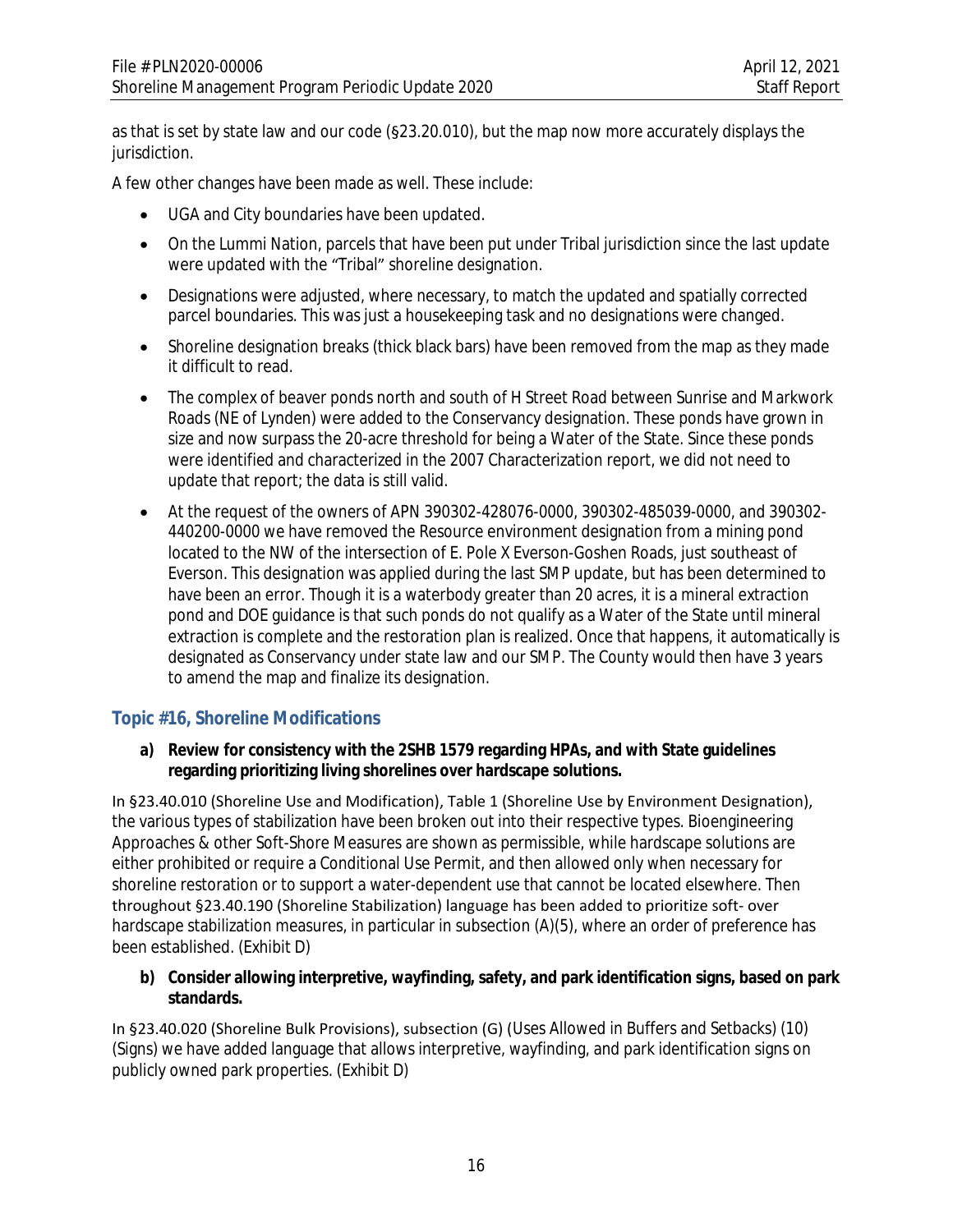# **Topic #17, Shoreline Uses**

#### **a) Revise as necessary any SMP policies or regulations pertaining to the Cherry Point area as directed by Council.**

In 2018 the Council started a process of amending the policies and regulations related to fossil fuel facilities in the Cherry Point Management Area. The Council hired consultants specifically for this task and it is principally being administered under a separate process. Their amendments affecting C/P Ch. 2 (Land Use), WCC Ch. 16.08 (SEPA), WCC Title 20 (Zoning), and WCC Title 22 (Land Use & Development) have already been reviewed by the Commission. None of the Council's amendments to C/P Ch. 2, WCC Ch. 16.08, or WCC Title 20 affects the documents the Planning Commission reviewed as part of this SMP Update.

Their amendments to Title 22, however, have been incorporated into Exhibit E, and are being show as new as they are not yet adopted. We have also incorporated the Commission's recommended changes to this specific language, also flagged by comments in the document.

Their amendments also affect WCC Title 23 (Exhibit D) and (by way of this update) C/P Ch. 11 (Exhibit B), and the Planning Commission has not yet reviewed these as they are being processed through this update. As we are proposing to do with the rest of the SMP policies, we're moving the Cherry Point Management Area policies from Title 23 to C/P Ch. 11 (Exhibit B). As such, they're not shown as new policies (i.e., no underline) in Exhibit B, but Council's proposed amendments to them are being show in strikeout/ underline. Other changes to Title 23 regarding this topic are flagged as Council-proposed language in §23.40.125 (Cherry Point Management Area). (Exhibit D)

#### **b) Revise as necessary any SMP policies or regulations pertaining to sand and gravel extraction as directed by Council.**

In 2019 the County Council placed the following proposal (PLN2019-00011) on the docket:

Amend the Whatcom County Comprehensive Plan and Whatcom County Code to allow the seasonal extraction of sand and gravel from dry upland areas located within the 1,000 year meander zone of the Nooksack River, provided that such extraction has no negative impact on salmon spawning habitat. The intent is to (a) reduce the conversion of land currently used for farming, forestry and wildlife habitat into gravel pits, and (b) safely remove some of the significant sediment load that enters the Nooksack River every year in an effort to reduce flooding and the need to build higher flood prevention berms along the river as the climate continues to change.

To carry out this directive we have tried to mimic the language of the WAC, eliminating language that is not required but adding (or retaining) required language. (§23.40.140 (Mining), Exhibit D)

This matter was forwarded to the Surface Mining Advisory Committee (SMAC) for their advice. At their June 26, 2019, meeting the SMAC reviewed this matter and found that no changes were necessary to the SMP code in order to allow for extraction of sand and gravel from dry upland areas located within shoreline jurisdiction and/or the FEMA 100-year floodplain. Furthermore, it was confirmed that the lack of recent sand and gravel extraction within the Nooksack River shoreline jurisdiction/FEMA floodplain/ floodway is primarily a function of the time and costs for studies associated with permitting and review at the state and federal level, compared to the economic return on investment.

At the federal level, the Endangered Species Act (ESA) is the primary law affecting this activity. It requires that any activities be done in such a manner as to not cause a "take" of any listed species, which also means protecting their habitat from impacts. At the state level, the Shoreline Management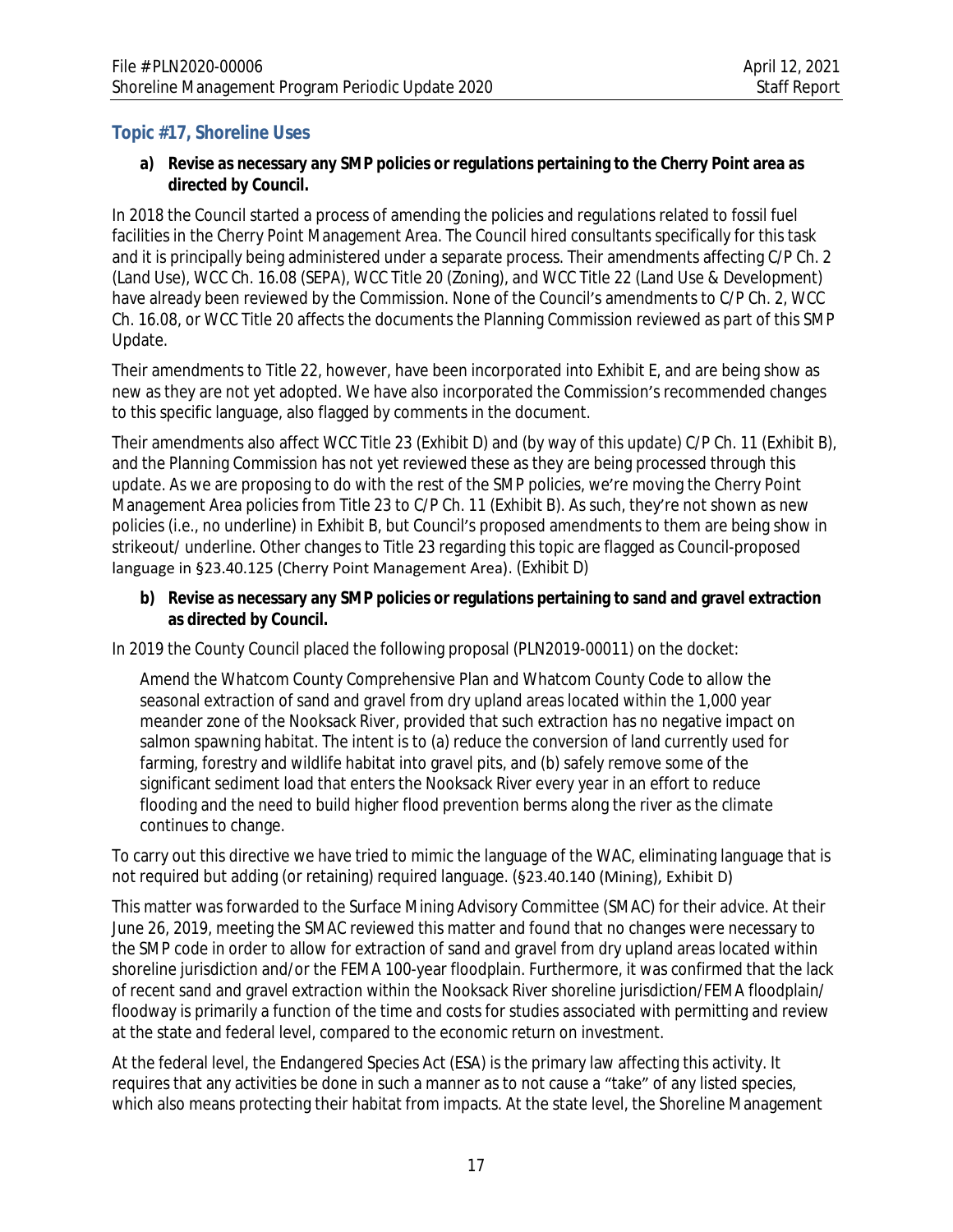Act requires that there be no net loss of shoreline ecological functions and processes. As one can imagine, either of these requirements would make it difficult to make it easier to extract sand and gravel.

## **c) Ensure internal consistency with allowed uses in the code and the Use Table.**

In the existing code, the allowances/permit type required for some uses are specified in Table 1 and others are sprinkled about the text, making it difficult to find whether something is allowed or not. So throughout Ch. 23.40 (Shoreline Use and Modification Regulations) we have removed any use allowances found in the text and expanded the table to include these (as well as other uses that hadn't been specified). Thus, almost all rules about whether something's allowed or not, and with what type of permit, are found in Table 1. There were also several footnotes that modified the table. We have replaced these footnotes with just one, telling the reader to look to the text for certain uses in certain environment designations, as there remain a few specific provisions in the text, typically stating that certain uses have caveats in certain environment designations. In short, we believe we have made things easier to find, and the text and the table should be internally consistent now.

## **d) Modify the accessory structure height standards.**

In §23.40.020 Shoreline Bulk Provisions, subsection (E) (Height), two new subsections have been added. Subsection (4) would allow equipment necessary for the functions of water-dependent uses or the servicing of vessels to extend above the applicable maximum height limit provided in Table 1, provided that such structures shall be designed to minimize view obstruction. Subsection (5) would allow residential accessory structures that are not waterward of the primary structure to be built to the maximum height for the environment designation.

## **e) Add standards for retaining walls.**

In §23.40.020 (Shoreline Bulk Provisions), subsection (G) (Uses Allowed in Buffers and Setbacks), we have added subsection (8) to allow retaining walls or similar slope stabilization structures, when associated with an approved shoreline use or development; and in (9) have clarified that retaining walls can exceed the standard 4-foot height limit for fences, walls, and hedges. (Exhibit D)

#### **f) Update Memorandum of Understanding with Department of Archaeology and Historic Preservation.**

Through this update process, staff was not able to actually update the MOU with DAHP, as that will take some time and involve many others. But based on the language in it, we are proposing some new policies to the cultural resources sections of both the Overall SMP Goals and Objectives (Exhibit B, page 11-9) and the General Polices (page 11-27) sections (see policies 11G-3, 11G-4, & 11X-9).

We are also proposing to revise the regulations in §23.30.050 (Cultural Resources) (Exhibit D). The existing regulations are full of rules about how reports are supposed to be done and what they need to contain. However, Department of Archaeologic and Historic Preservation (DAHP) now has standard practices outlined in their guidance, and we are proposing to remove all of our extraneous rules and just refer to DAHP's standards; this cuts down on the amount of text considerably and ensures that practices and reports follow state standards. The proposed text has been collaboratively developed with us, DAHP, and the Lummi Nation Tribal Historic Preservation Office (LNTHPO).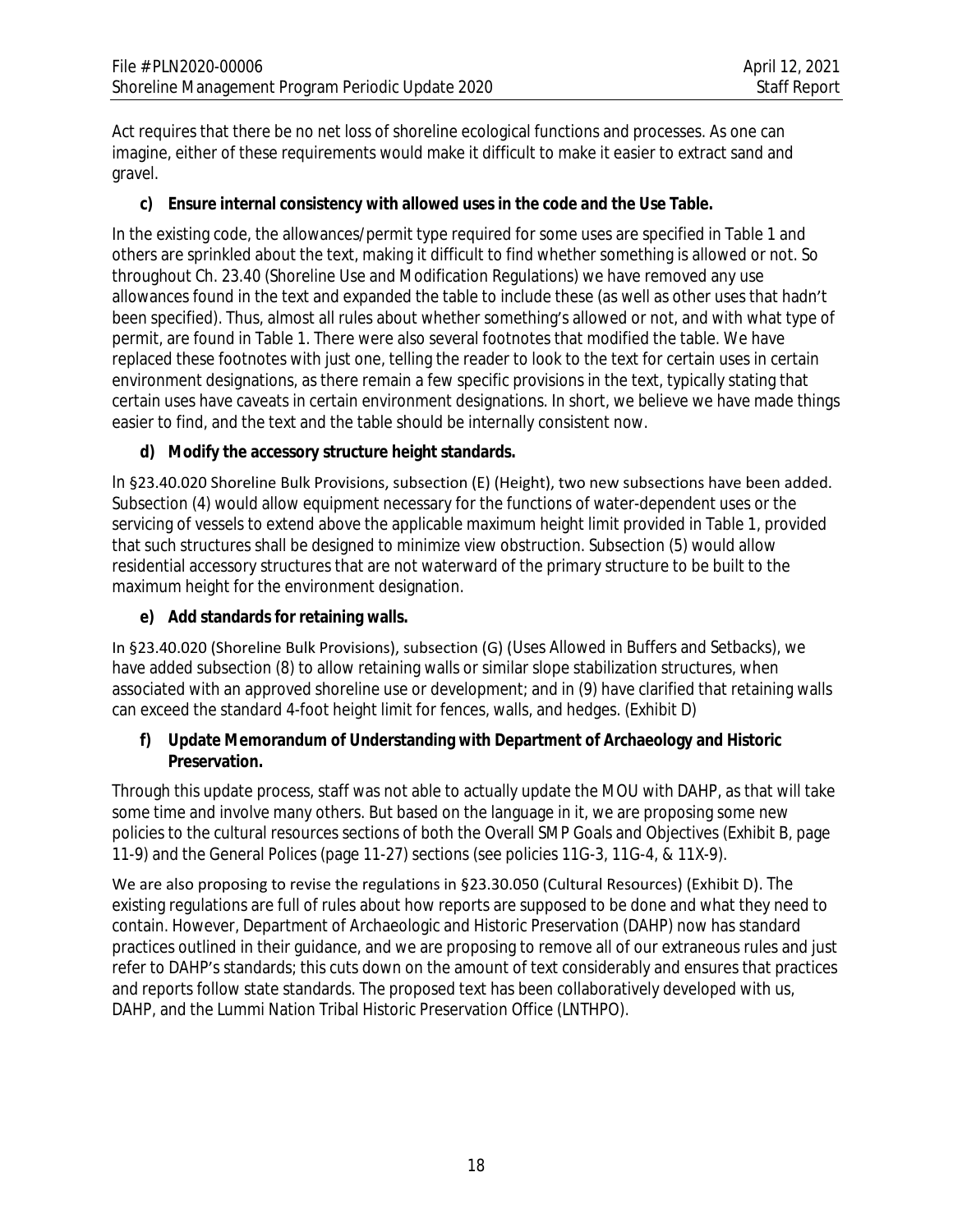That said, there are three policy issues posed by the revised text:

• Subsection (A)(1) reads:

Upon receipt of an application for a permit, exemption, or other approval for a proposed project, the County shall determine whether the project lies within 500 feet of a site known to *or could* contain a cultural resource based on the Washington State Department of Archaeology & Historic Preservation's (DAHP) Inventory of Cultural Resources.

Currently, or regulations require applicants to prepare a cultural resources report (and adhere to any recommendations therein) if their project lies within 500 feet of a site known to contain a cultural resource based on the Washington State Department of Archaeology & Historic Preservation's (DAHP) Inventory of Cultural Resources. The LNTHPO has proposed that we insert the phase "or could" in this sentence. They would like to be consulted on all projects within the shoreline, not just ones within 500 ft of a previously recorded site, as they believe they may have additional information regarding an area that is not included in the State's inventory. They would like an opportunity to review and comment on the report no matter what may be found. However, this would expand the scope beyond what we regulate now.

 $\bullet$  Subsection (A)(4) reads:

Based upon consultation with DAHP and the affected Tribe(s), the Director may approve the report *with tribal concurrence* or reject or request revision of the conclusions reached and/or management recommendations when the assessment is inaccurate or does not fully address the cultural resource management concerns involved.

The LNTHPO recommends that we include the phrase "with tribal concurrence." This would mean that the Tribe would have to agree with a report before PDS could approve it.

Staff believes that requiring their concurrence runs contrary to the GMA's permitting requirements of expeditious review and issuance, as it could hold up projects while we're awaiting their concurrence. A simple fix may be to set a time limit for how long they have to respond.

Subsection (A)(5) reads:

If the cultural resource report identifies the presence of a cultural resource, any permit issued shall be conditioned on meeting the approved report's management recommendations. *If no cultural resources are found, then the permit may be issued without conditions regarding cultural resources.*

The LNTHPO commented that an Inadvertent Discovery Plan (IDP) should be required regardless of whether cultural resources are found, as there are times when additional requirements are necessary (e.g., when there is a site documented just outside of the project area, monitoring may be recommended). However, this does go beyond what we do now and so raise it as a policy issue.

#### **g) Clarify Forest Practice standards.**

§23.40.110 (Forest Practices) has been updated to reflect the WAC provisions for Forest Practices in shorelines. (Exhibit D)

Additionally, the current Ch. 16.16 (Critical Areas) does not have guidance for Conversion Option Harvest Plans as allowed by WAC 222. For other permits this would allow for a limited removal of trees,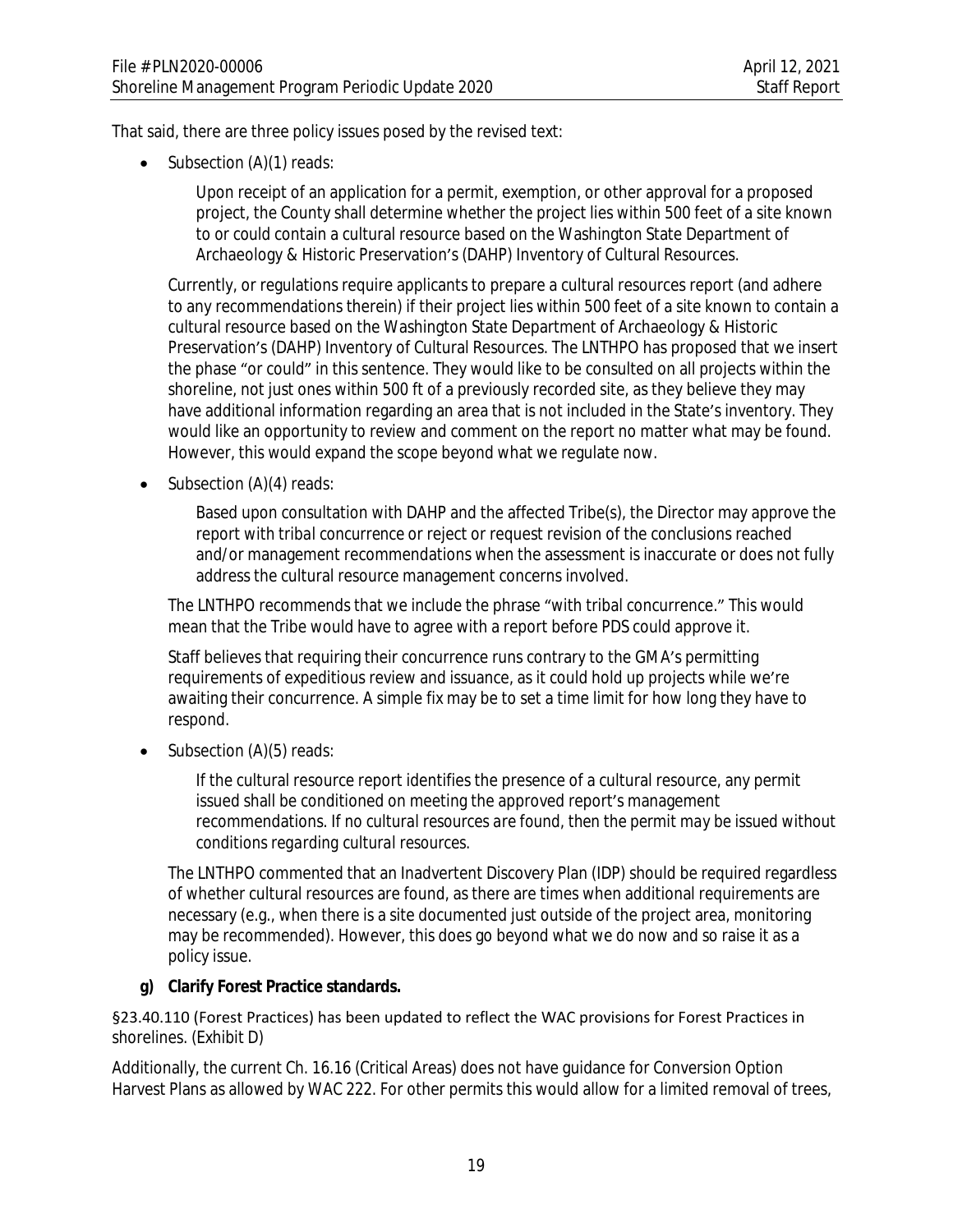while retaining larger trees to help with managing a riparian buffer. When development alters a functioning forested system some level of continued forest management is required (see 16.16.720(V)). To alleviate this issue, staff is proposing to add to 16.16.720 (Habitat Conservation Areas – Use and Modification) subsection (P). The section sets performance standards for removing timber in Habitat Conservation Areas (e.g., riparian areas) and would allow timber harvesting to occur within buffers while still retaining the HCA's functions. These standards vary by water type, and are tied to existing buffer conditions. This amendment is aimed at closing a loophole wherein applicants remove trees before applying for a development permit, which is when the CAO becomes applicable (except for Class IV Conversions, forest practices are not reviewable under the CAO).

## **h) Add temporary use standards.**

This was a task staff had proposed, thinking we might be able to develop a temporary use permit for short-term uses. However, we could not find a good example from other jurisdictions, nor is there any guidance from Ecology. Thus, we determined it is probably best to review such uses at the time of a request for a temporary easement, temporary use permit, etc.

# **i) Clarify utility standards for regional, local, and accessory.**

Under the existing code, the only categories for utilities are local or regional transmission lines, which has led some people to believe that utility installation, repair, or maintenance to single-family homes (accessory utilities) needs the same level of permitting and scrutiny as a power substation or regional transmission line.

In the proposed amendments to §23.40.010 (Shoreline Use and Modification), Table 1 (Shoreline Use by Environment Designation), utilities have been broken out into three categories: accessory, local, and regional. Each are now distinctly defined in §23.60.210(6), and have distinct permitting paths, depending on what environment designation they are located, making it clear that running an electrical line (or something similar) to a house is outright permitted.

Additionally, in §23.40.220 (Utilities) we have moved all the utility requirements that had been spread throughout in various sections into one, cohesive section.

# **j) Add standards for live-aboard vessels in marinas.**

In §23.40.060 (Marinas and Launch Ramps) standards for live-aboard vessels have been added as subsection (F) (Exhibit (D)). Staff is also proposing to add Policy 11DD-13 to CompPlan Ch. 11 (Exhibit B) to support the proposed addition of standards to Title 23.

# **Topic #18, Shoreline Setbacks/ Riparian Management**

## **a) Update vegetation conservation standards to prefer limbing over removal.**

§23.30.030 (Views and Aesthetics) (Exhibit D), subsection (M) now points to the regulations in §16.16.235(B)(5) (Activities Allowed with Notification) (Exhibit F).

§16.16.235(B)(5) (Activities Allowed with Notification) has been updated to stress limbing over removal of trees to provide view corridors (Exhibit F).

## **b) Provide incentives to enhance Fish and Wildlife Habitat Conservation Areas (FWHCA).**

This was another task staff had scoped. We had hoped to create an incentive for new single-family residential development to maintain and/or improve shoreline vegetation by allowing those who do so to have a reduced shoreline buffer. Unfortunately, we could not figure out a way of doing this without impacting existing homeowners' views. Furthermore, it would have required an update to the inventory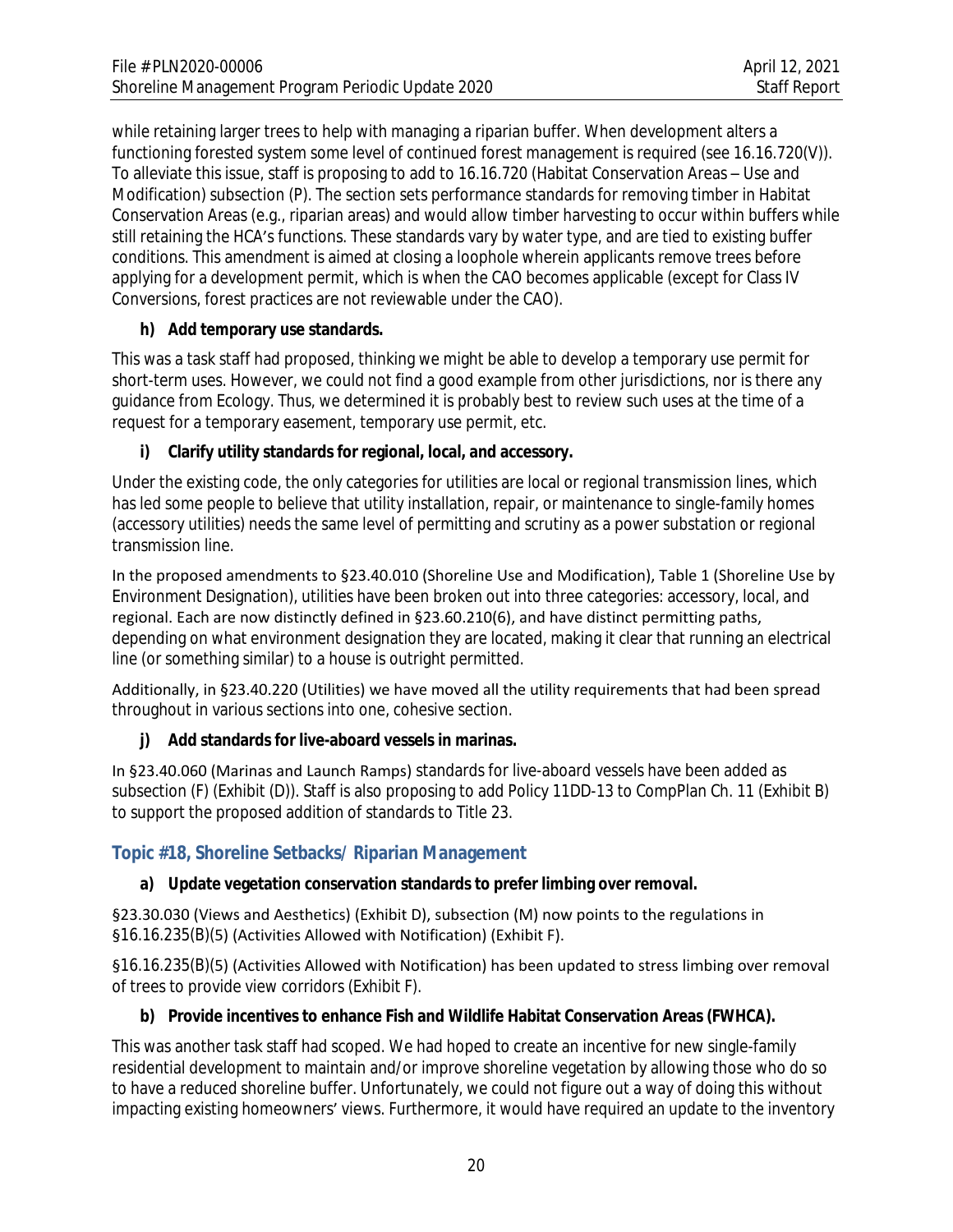and characterization background documents, which was not included in the scope or budget of the project.

Additionally, given that the shoreline is defined and regulated as a Habitat Conservation Area, theoretically we should not allow uses (other than water-oriented uses and single-family residences which are SMA 'preferred uses') within the shoreline, as they would necessitate vegetation clearing. However, we know that folks that have waterfront property want and expect to have access (for swimming, boating, relaxation, etc.) and recreational amenities near the shore (e.g., fire pits, kayak sheds, etc.), so we have added to 16.16.720 (Habitat Conservation Areas – Use and Modification) subsection (G)(4), which sets limits on how much of the shoreline can be cleared of vegetation for such uses and requires mitigation to offset the impacts so as to achieve No Net Loss.

# **c) Clarify setback standards for protection of views to and from the water.**

To protect views of the shoreline from existing structures when new development is proposed, §23.30.030 (Views and Aesthetics) (Exhibit D), new subsection (B) now allows setbacks to be modified pursuant to WCC 23.400.020(D) (Shoreline Bulk Provisions, Setbacks, Common-Line Setback for Single-Family Residences). That section (incorporated from former Appendix F) allows for setbacks to be reduced or increased, depending on how existing homes are situated, to provide the greatest view opportunities for both the existing and new development (though when reduced, mitigation (i.e., planting of the shoreline setback) may be required).

To minimize impacts to views from the water, §23.30.030 (Views and Aesthetics) (Exhibit D), new subsection (C) also now allows the Director to require the planting of vegetation to mitigate the impacts.

Furthermore, §23.30.030 (Views and Aesthetics) (Exhibit D), new subsection (L) precludes new uses or development from substantially obscuring shoreline views within shoreline view areas or from existing residences on adjacent property.

# **Topic #19, Water Quality**

#### **a) Include language/policies about the importance of Lake Whatcom as the source of drinking water for most of the County and the water quality improvement plan (TMDL).**

After reviewing the existing CompPlan, staff believes that it already addresses this issue sufficiently. In Chapter 10, under *Water Resources* (Exhibit A, page 10-11), subsection *Lake Whatcom Watershed Management* (pages 10-22 – 10-25) there are four pages of text describing Lake Whatcom's importance as a source of drinking water and the efforts the County (and City of Bellingham) are under taking to protect it. Under Goal 10-J alone there are 14 specific policies (Policies 10J-1 - 10J-14) regarding protecting Lake Whatcom, and there are numerous other, more generic goals and policies that deal with water quality protection more generically.

## **Topic #20, Wetland Buffers**

**a) PDS will conduct a parallel process, convening a group of local wetland consultants, to consider revisions to the CAO regulations regarding wetland habitat function score break points, buffer widths, reduction, averaging to meet DOE guidelines, and having buffers based on habitat performance instead of static/standard buffers. If they complete this work in time, it can be incorporated into this update; otherwise it can follow.**

In July 2018 the Washington Department of Ecology (DOE) modified the habitat score ranges and recommended buffer widths in their wetland buffer tables in the DOE guidance, with some minor text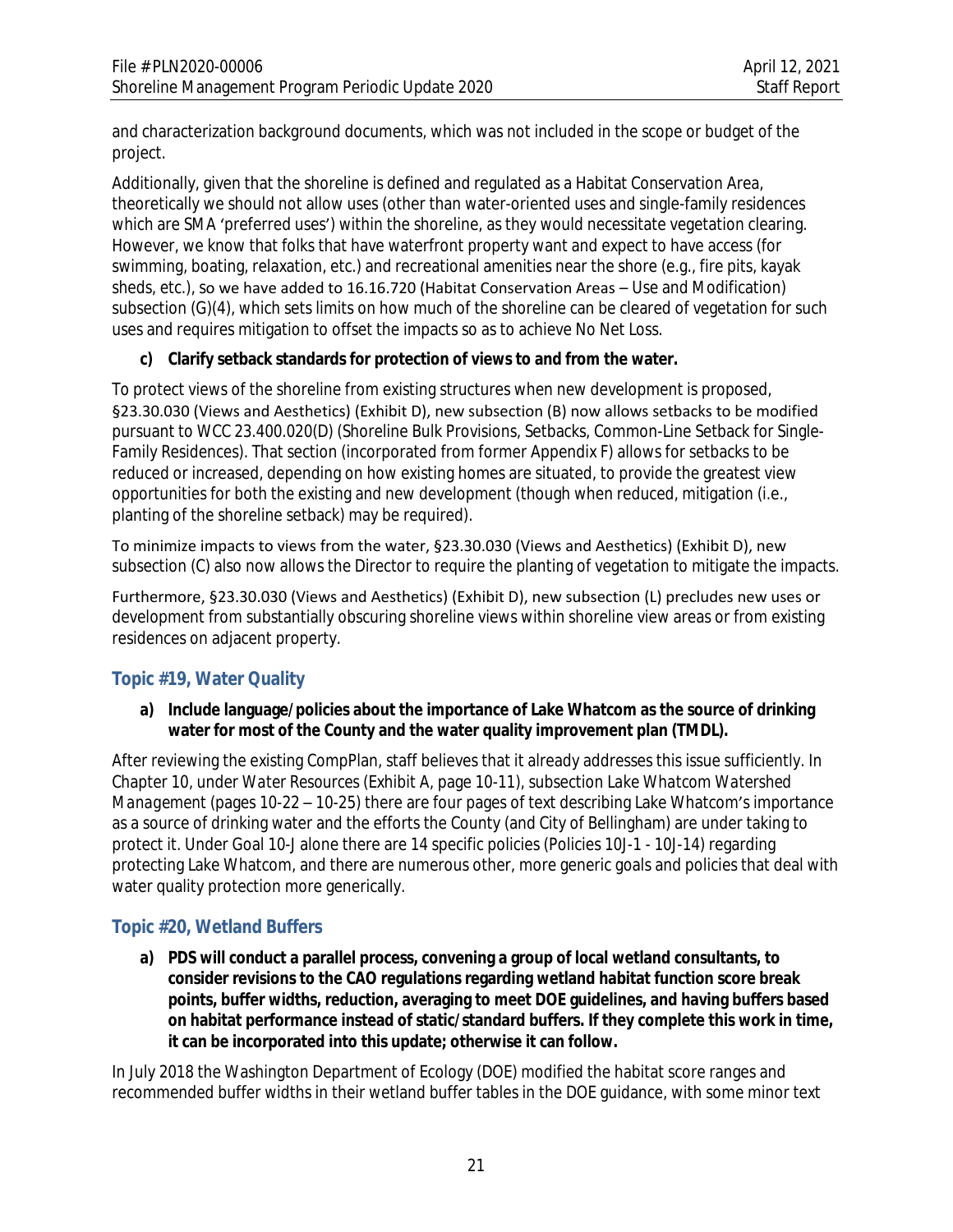changes to ensure consistency. Some citizens, local environmental consulting firms, and the Building Industry Association of Whatcom County then requested that we amend our code to meet this new guidance, and it was docketed as PLN2019-00008.

The project was brought before the Planning Commission on March 14, 2019. But there was confusion as to what we actually *had* to do at that time and what impacts it would have on development. DOE had informed staff that, while we didn't need to amend our code at that point (having just updated Ch. 16.16 (Critical Areas) (Exhibit F) that they would review our code for consistency with their guidance when Ch. 16.16 was opened for amendment again, noting that that would occur during the 2020 SMP Periodic Update.

So at the Commission's request, staff worked with the local wetlands consultants to review the issue and try to determine what effects it might have. Three consulting firms<sup>7</sup> provided analyses based on data from projects they had worked on. From these analyses, it appears that many of Whatcom County's lower quality wetlands (e.g., small Category IV wetlands in agricultural fields) would end up with smaller buffers, but that our higher quality wetlands (Categories II and III) would end up with larger buffers. (But even this is speculation, as ATSI noted that the comparison results are not statistically significant.<sup>8</sup>) Thus, farmers may benefit but developers/ builders may suffer, as many of our lower quality wetlands are those found in agriculture fields, while our higher quality wetlands are typically found in non-agriculture rural areas.

Nonetheless, given the Department of Ecology's statements that they'll be monitoring the SMP Update to ensure that we meet their latest guidance (which is based on Best Available Science), and given that Comprehensive Plan Policy 10M-2 directs the County to "Develop and adopt criteria to identify and evaluate wetland functions that meet the Best Available Science standard and that are consistent with state and federal guidelines," staff is proposing to amend §16.16.630 (Wetland Buffers) Table 1 (Standard Wetland Buffer Widths) to meet DOE guidance. As indicated, these changes would lessen buffers on lower quality wetlands, and increase them on higher quality ones.

## **Topic #21, Marine Resource Lands**

#### **a) Consider adding a Marine Resource Lands policy section as developed by the Marine Resources Committee**

When the Council amended the CompPlan in 2016 they included a new section entitled "Marine Resource Lands" that contained one goal and one policy that directed staff to assist in developing the section more thoroughly:

#### **Goal 8T: Conserve and enhance Whatcom County's marine land base for the long-term and sustainable production of commercial and recreational economic activities.**

Policy 8T-1: Whatcom County will work with committees including but not limited to the Marine Resource Committee, the Shellfish Protection Advisory Committee, and other local marine land experts to create a new section of this chapter to support Goal 8T to be docketed and processed for consideration no later than 2017.

<sup>7</sup> NW Ecological Services, NW Wetlands Consulting, and Aqua-Terr Systems, Inc.

<sup>&</sup>lt;sup>8</sup> Paired sample t-tests were conducted to compare the proposed buffer results with categories of the wetlands impacted.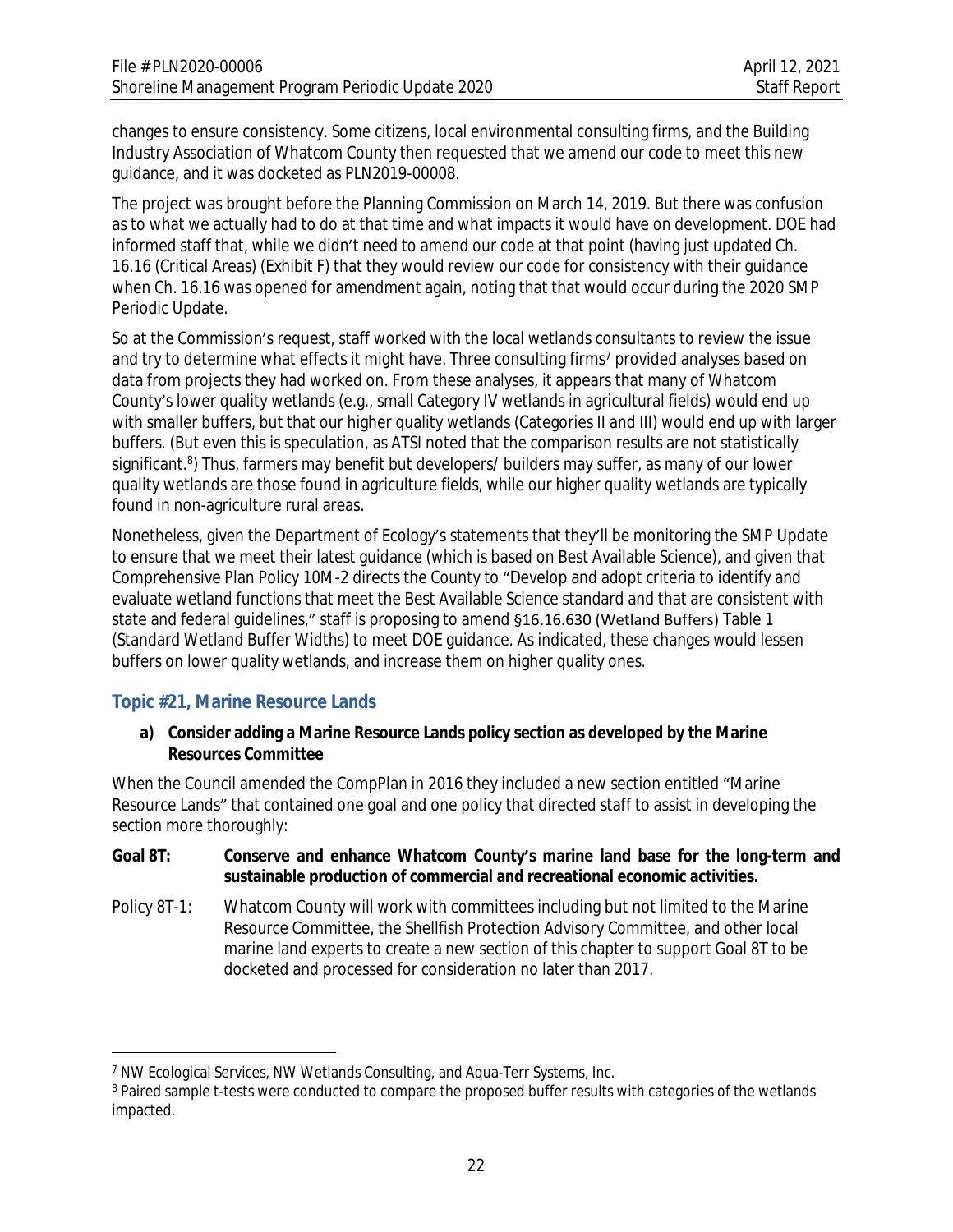The project was docketed as (PLN2017-00005), and staff worked with these groups to help develop some language, goals, and policies for this section, which is shown as Exhibit C (C/P Ch. 8). However, there was mixed recommendations from the groups who reviewed the language.

- The **Marine Resources Committee** reviewed the proposal at their June 7, 2018, meeting, and after adding Policy 8V-4 (addressing educational efforts and programs) they recommended that the County Council adopt the proposed language.
- The **Birch Bay Watershed and Aquatic Resources Management Committee** (BBWARM) reviewed the proposal at their June 20, 2018, meeting. They recommended that the Council *not* adopt the proposed language. They felt that the new Marine Resource Lands section of the CompPlan was already covered by the existing Shoreline Management Program and that including it would add unnecessary complication/duplication. They recommended that the Council postpone any action on the Marine Resource Lands amendment until the SMP update commenced.
- The **Portage/Drayton Shellfish Protection Districts** reviewed the proposal at their July 25, 2018, meeting. However, they did not have a quorum and could not act.
- The **Planning Commission** held a workshop on June 14 and a public hearing on June 28, 2018. They recommended that the Council *not* adopt the Marine Resource Lands proposal. There was concern amongst some of the Commissioners that regulations adopted subsequent to these policies could affect farmers, even though staff explained that it was not our nor CM Weimer's intent to address agricultural runoff. They also thought it would be better to consider this during our SMP update, perhaps incorporating some of the goals and policies into that rather than having a separate section.

When staff brought the project forward to Council's Planning & Development Committee for review they decided to consider it with the (then) upcoming SMP update.

# **Topic #22, No Net Loss**

#### **a) Prepare a No Net Loss technical memo**

On September 10, 2019, staff presented to the Council's Natural Resources Committee an overview of how No Net Loss is achieved.

No net loss incorporates the following concepts:

- The existing condition or baseline of shoreline ecological functions, documented in the 2007 documented in the shoreline inventory and characterization, should not deteriorate due to permitted development.
- Shoreline functions may improve through shoreline restoration.
- New adverse impacts to the shoreline environment that result from planned development should be avoided.
- When this is not possible, impacts should be minimized through mitigation sequencing.
- Mitigation for development projects alone cannot prevent all cumulative on-going impacts and shoreline violations, so restoration is also needed.

Based on past practice, current science tells us that most, if not all, shoreline development produces some impact to ecological functions. However, the recognition that future development will occur is basic to the no net loss standard. The challenge is in maintaining shoreline ecological functions while allowing appropriate new development and ensuring adequate land for preferred shoreline uses and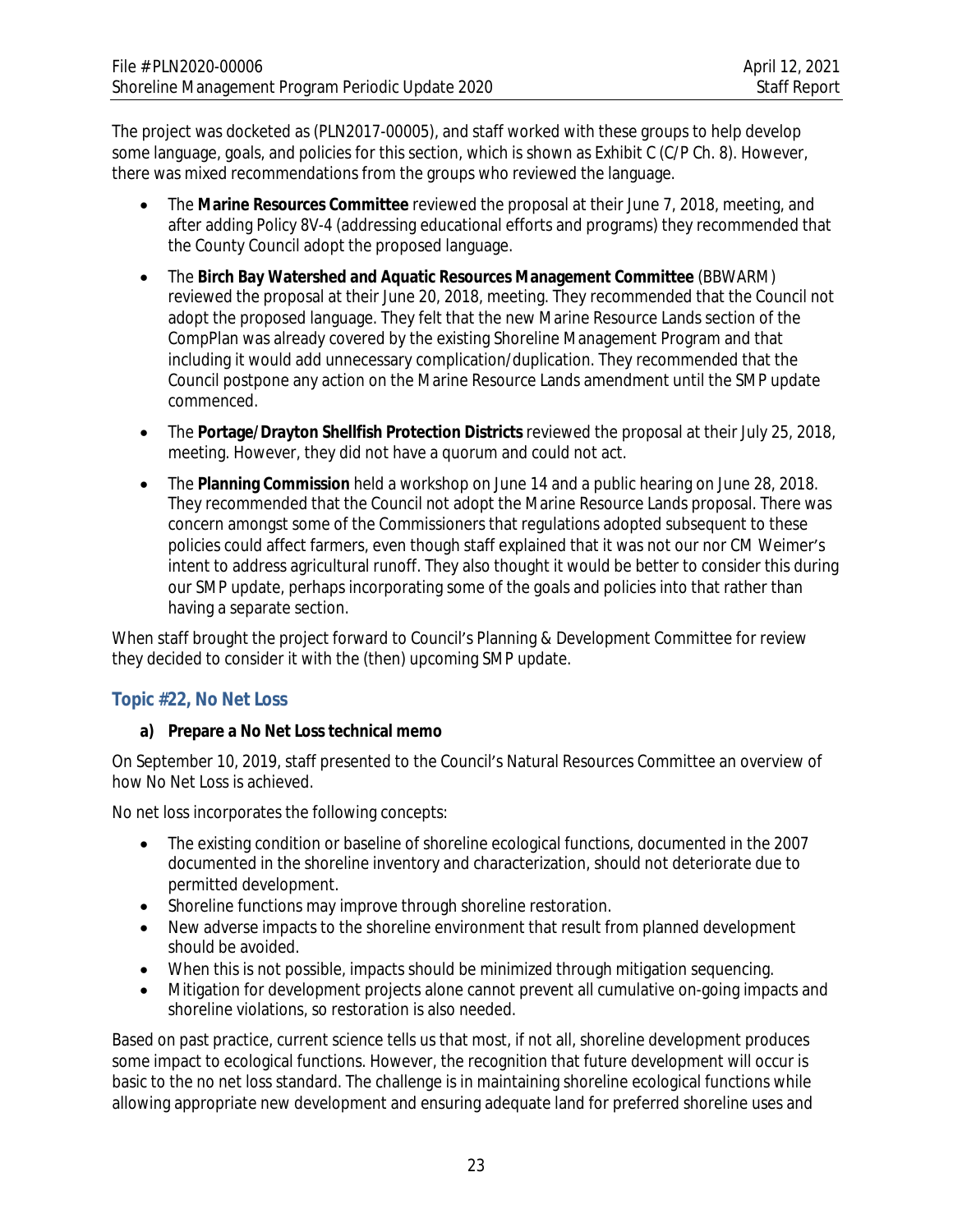public access. With due diligence, local governments can properly locate and design development projects and require conditions to avoid or minimize impacts.

In 2007 Whatcom County underwent a comprehensive update of its Shoreline Management Program (SMP). At that time the County prepared an Inventory and Characterization Report (Vol. I), a Scientific Literature Review (Vol. II), a Restoration Plan (Vol. III), and a Cumulative Effects Analysis (Vol. IV), all of which were approved by County Council and the Department of Ecology. These documents formed the basis for developing the County's Shoreline Management Program and determining that it would achieve no net loss of ecological functions when implemented.

Whatcom County is now undergoing a periodic update. For such an update the County is not required to re-do all these documents except to augment them if something changes that might negatively affect the shoreline's ecological functions. For the most part there are few significant policy changes in this update; most of the proposed amendments are an effort to reorganize the SMP so as to make it easier to use and understand.

There are a few policy changes, though, and the No Net Loss Statement, prepared by The Watershed Company as an addendum to the 2007 Cumulative Effects Analysis, addresses these (Exhibit I). The conclusion is that each of these amendments works to strengthen the shoreline ecological protections provided by the SMP.

#### **b) Shoreline Restoration Plan Addendum**

Simply stated, the no net loss standard is designed to halt the introduction of new impacts to shoreline ecological functions resulting from new development by requiring mitigation. However, over all, protection, restoration, and mitigation are needed to achieve no net loss. Restoration is the only mechanism by which we can improve shoreline functions and ecosystem-wide processes over time. Local governments must achieve this standard through both the SMP planning process and by appropriately regulating individual developments as they are proposed in the future.

The concept of no net loss of shoreline ecological functions is rooted in the Act and in the goals, policies, and governing principles of the state's shoreline guidelines. These principles suggest that no net loss is achieved primarily through regulatory approaches and that restoration occurs mainly via goals, policies, and voluntary or incentive-based mechanisms. It is also important to note that more than simply preventing further loss of ecological functions, master program provisions must also "…achieve overall improvements in shoreline ecological functions over time when compared to the status upon adoption of the master program."

The mandate to improve functions over time provides the basis for restoration planning and creates a distinction between mitigation and restoration. As mentioned, applicants for shoreline permits must fully mitigate new impacts caused by their proposed development. However, applicants are not required to restore past permitted ecosystem damages as a condition of permit approval. Permit applicants will not be required to implement the restoration measures identified in the plan as mitigation for project impacts, but they may elect to implement elements of this plan as mitigation for shoreline development if appropriate. And they may be required to mitigate for recurring impacts.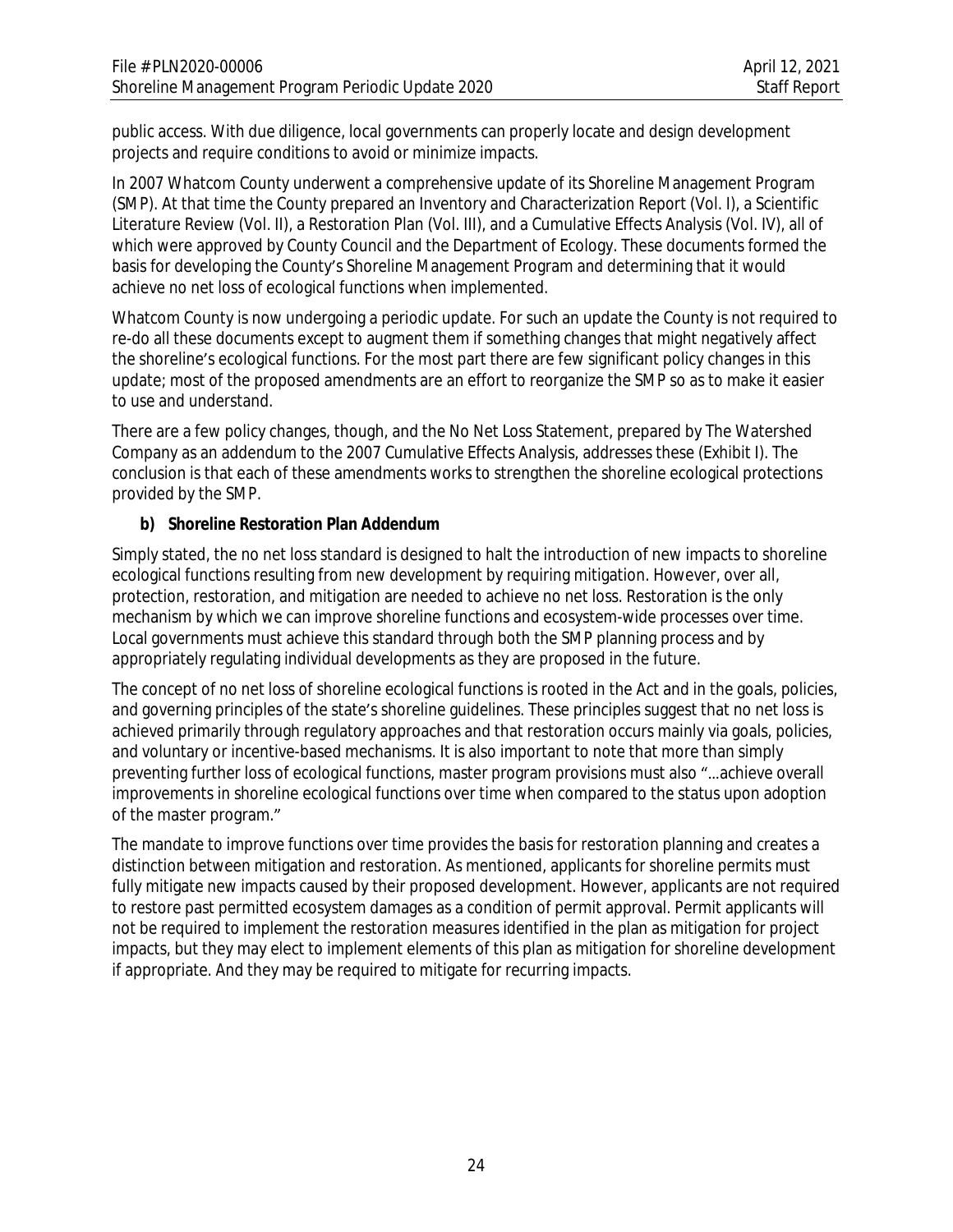



Figure 4-1: During the SMP update process, local governments should use existing shoreline conditions as the baseline for measuring no net loss of shoreline ecological functions.

Exhibit J is an addendum to the 2007 Shoreline Restoration Plan. It references projects listed in the Shoreline Restoration Plan containing enhancement and restoration project proposals and updates them based on information received by the County, agencies, tribes, and stakeholder organizations. It also lists several projects that were not included in that Plan, but nonetheless have been undertaken and completed, and that improve shoreline ecological functions.

It is important to note that to continue to achieve NNL over time the County should continue to fund and implement the projects listed in the restoration plan.

# **Non-Scoped Amendments**

## **Sustainable Salmon Harvest Goal**

There is a new Policy 10L-19 proposed to be added to Chapter 10 regarding a sustainable salmon harvest goal (Exhibit A, page 11-47). Adding this policy is not a part of the SMP Update per se, and in fact was not part of the scope. Rather, it is a policy the Council expressed in interest in adding in support of the fisheries co-manager's Sustainable Salmon Harvest Goal. Adding such a policy was placed on the docket by Council in 2018 (#PLN2018-00010). Rather than process its addition as a separate CompPlan amendment, staff is proposing to add it while we're already amending the CompPlan for the SMP Update. We should note, however, that through the Salmon Recovery Staff Team the fisheries comanagers (WDFW, Lummi Nation, and Nooksack Tribe) are reviewing this draft language and may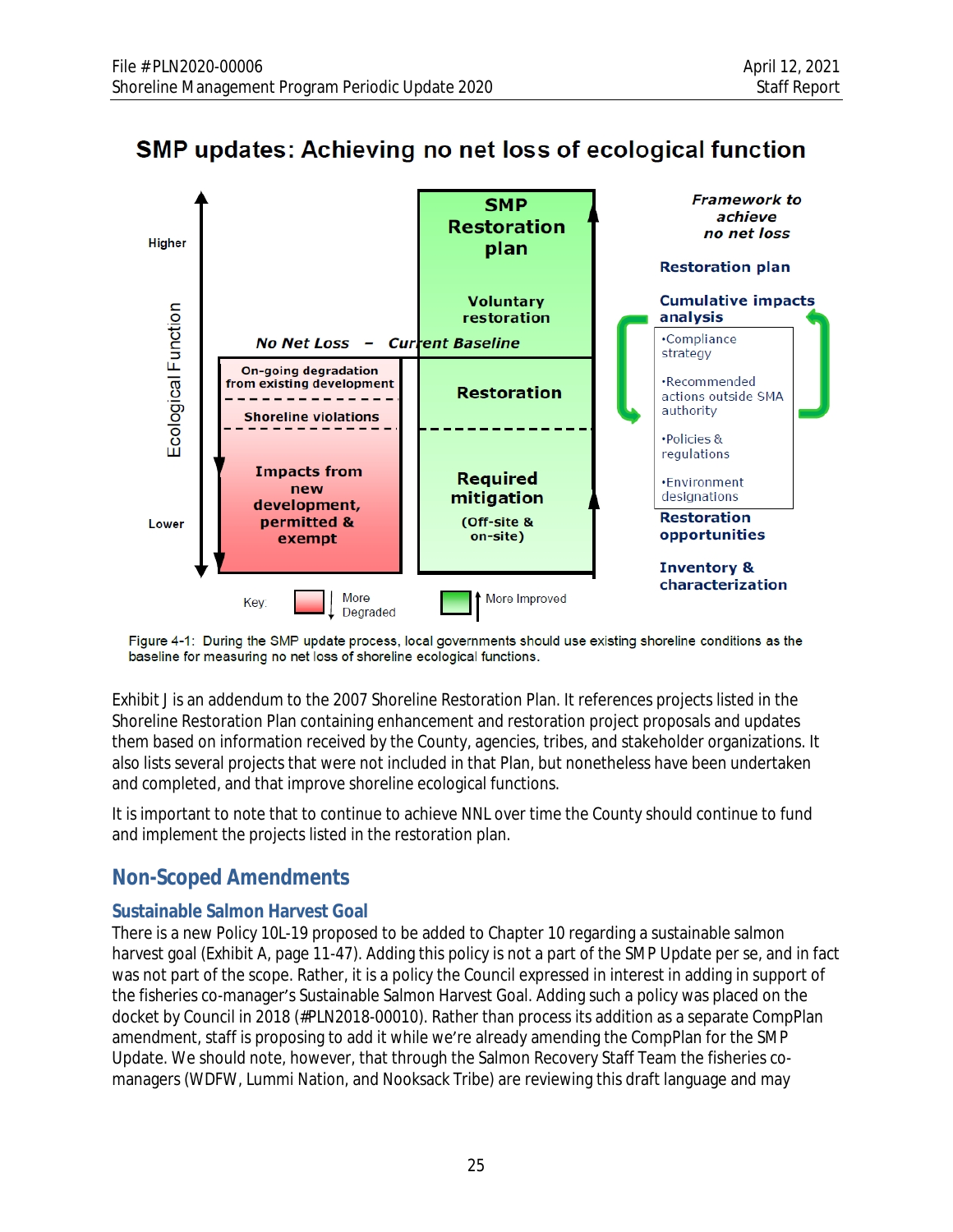propose some additional amendment(s) to it. If so, we will inform the Planning Commission later in your review.

## **Short-Term Rentals**

Though already approved by Council via Resolution 2016-039 and by the Department of Ecology, Council's actions on short-term rentals has not been finalized by ordinance. Thus, staff has included in the draft Title 23 those amendments on short-term rentals already approved. Please note that there are similar amendments to Title 20 that Council has not acted on, and these would need to be followed up shortly after the SMP amendments are approved.

## **UGA Wetlands**

In 16.16.225 (General Regulations) staff is proposing to add subsection (B)(7), which would allow "alteration of Type III or IV wetlands that have a habitat area score of less than 6 when associated with an approved commercial development within an Urban Growth Area" when impacts are mitigated. This would allow the alteration of certain wetlands in Urban Growth Areas (UGAs) (in particular, Birch Bay) so as to encourage development of commercially zoned property. Commercial development in Birch Bay is challenging because so much of the remaining commercially zoned property contains small, isolated wetlands. Yet under the Growth Management Act we're supposed to encourage development within UGAs so that development doesn't sprawl to less developed areas of the County.

# **IV. Comprehensive Plan Evaluation**

The proposed amendments to the regulations (WCC Titles 22 and 23 and Ch. 16.16) have been developed using the guidance of the Comprehensive Plan so as to remain consistent. Generally, the specific guiding goals and policies would be listed here so as to inform the Council of consistency; however, that would just be a relisting of each, as every goal and policy of Comprehensive Plan Chapter 11 is relevant. Those goals and policies may be reviewed in Exhibit B. Suffice it to say that staff finds no inconsistencies.

# **V. Draft Findings of Fact and Reasons for Action**

Staff recommends the Planning Commission adopt the following findings of fact and reasons for action:

- 1. Whatcom County is subject to the requirements of the Washington State Growth Management Act (GMA), RCW 36.70A.480 'Shorelines of the State.'
- 2. On February 27, 2007 (Ordinance # 2007-017), Whatcom County adopted a comprehensive update to the SMP as required by law. This comprehensive SMP update review included but was not limited to assessment of ecological functions, baseline conditions, and SMP environmental designations. This local adoption was approved by the Washington State Department of Ecology (Ecology).
- 3. The Washington State Shoreline Management Act (SMA), RCW 90.58.080 (4)(a)(ii), mandates Whatcom County shall periodically review its SMP every 8-years. This periodic update is due June 30, 2021. The purpose of this periodic review is to update the local SMP to reflect changes to state law and associated rules and guidance, ensure internal consistency with the Whatcom County Comprehensive Plan and associated development regulations, as well as provide an opportunity to improve usability and predictability of the SMP.
- 4. The GMA, RCW 36.70A.130(1), also mandates that Whatcom County's Comprehensive Plan and development regulations are subject to continuing review and evaluation.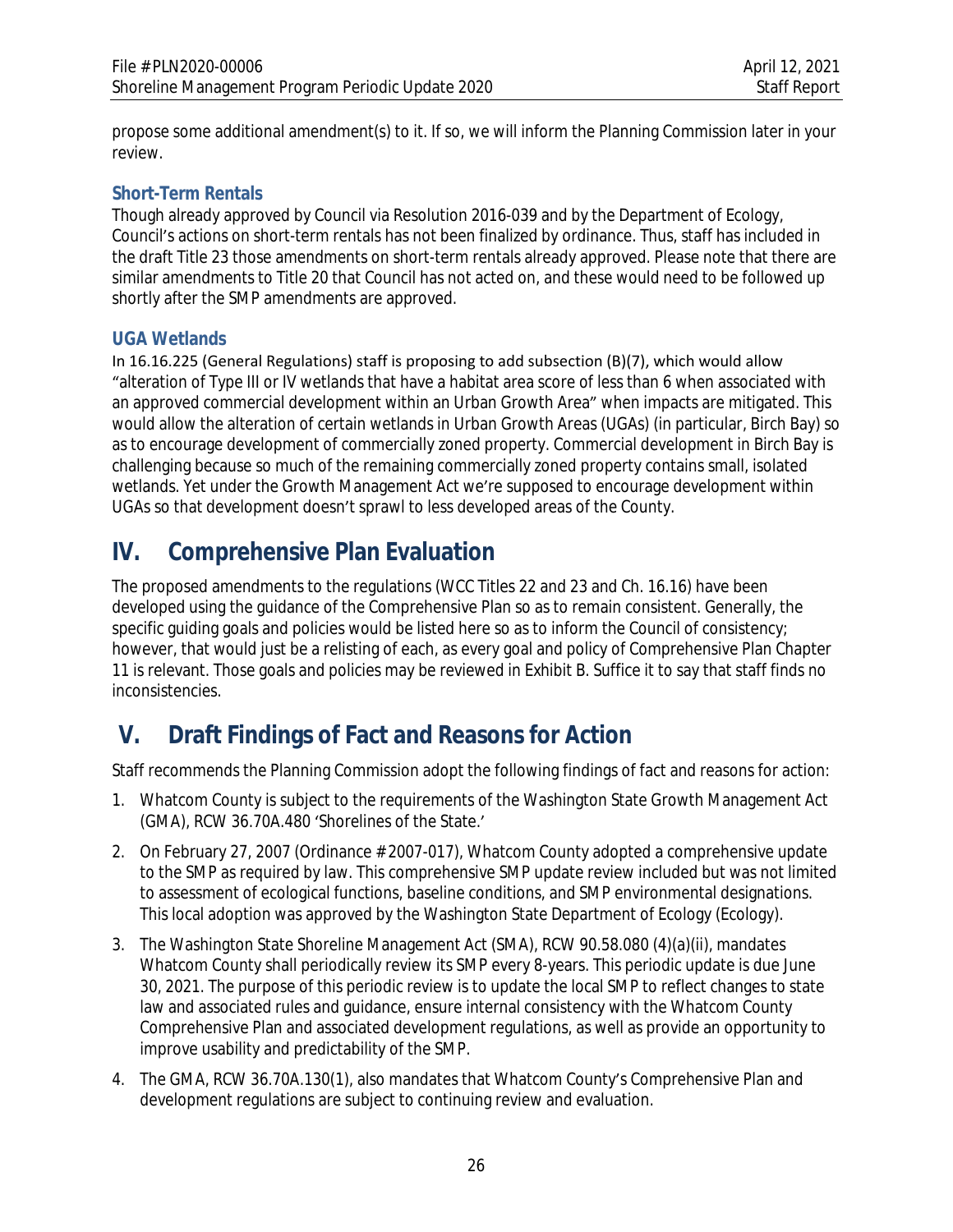- 5. RCW 36.32.120(7) provides that the county legislative authorities shall make and enforce, by appropriate resolutions or ordinances, all such police and sanitary regulations as are not in conflict with state law.
- 6. Whatcom County Planning and Development Services (PDS) submitted an application (PLN2020- 00006) to make various amendments to Whatcom County's Shoreline Management Program.
- 7. On May 21, 2019, the County Council reviewed and approved the Shoreline Master Program Periodic Review Public Participation Plan. The Public Participation Plan was submitted to Ecology. Public outreach regarding the proposed amendments was conducted through:
	- a. A dedicated project webpage;
	- b. Legal notices published in the official newspaper of record for Whatcom County;
	- c. Electronic announcements and notifications to:
		- Subscribers of relevant lists in the Kitsap County Electronic Notification System;
		- Relevant Kitsap County advisory groups; and
		- Relevant local, state and federal agencies, and community groups;
		- Federally recognized tribes with usual and accustomed areas in Whatcom County and relevant tribal organizations;
	- d. Three public open houses;
	- e. Meetings with citizen advisory groups and various interested parties;
	- f. Two 30-day public review periods of the amendments, one prior to the Planning Commission review workshops (August – September 2020) and a joint public comment period with the Department of Ecology prior to their joint public hearing (March – April 2021).
	- g. Ten public workshops and a public hearing with the Planning Commission; and
	- h.  $X$  public workshops and a public hearing with the County Council.
- 8. With the assistance of a consultant and development of a consistency analysis, Whatcom County PDS proposed amendments to the Whatcom County Comprehensive Plan (Chapters 8 (Resource Lands), 10 (Environment), and 11 (Shorelines)) and WCC Titles 22 (Land Use & Development) and 23 (Shoreline Management Regulations), and WCC Chapter 16.16 (Critical Areas).
- 9. Following review and approval by the Whatcom County Council, a public participation plan, consistency analysis, and scoping document was developed to aid in developing the draft amendments.
- 10. A determination of non-significance (DNS) was issued under the State Environmental Policy Act (SEPA) on February 18, 2021.
- 11. Notice of the subject amendments was submitted to the Washington State Department of Commerce on March 12, 2021, for their 60-day review.
- 12. On April 22, 2021, the Planning Commission held a duly noticed joint public hearing with the Department of Ecology to consider testimony on the proposed draft amendments to the Shoreline Master Program and related codes.
- 13. The County Council held a duly noticed public hearing on the proposed amendments on  $X$ , 2021.
- 14. As evidenced by the recommendation of the Surface Mining Advisory Committee, Title 23 already meets Council's intent to allow sand and gravel extraction within shoreline jurisdiction under certain circumstances as described in PLN2019-00011 and thus no amendments are proposed to achieve this.